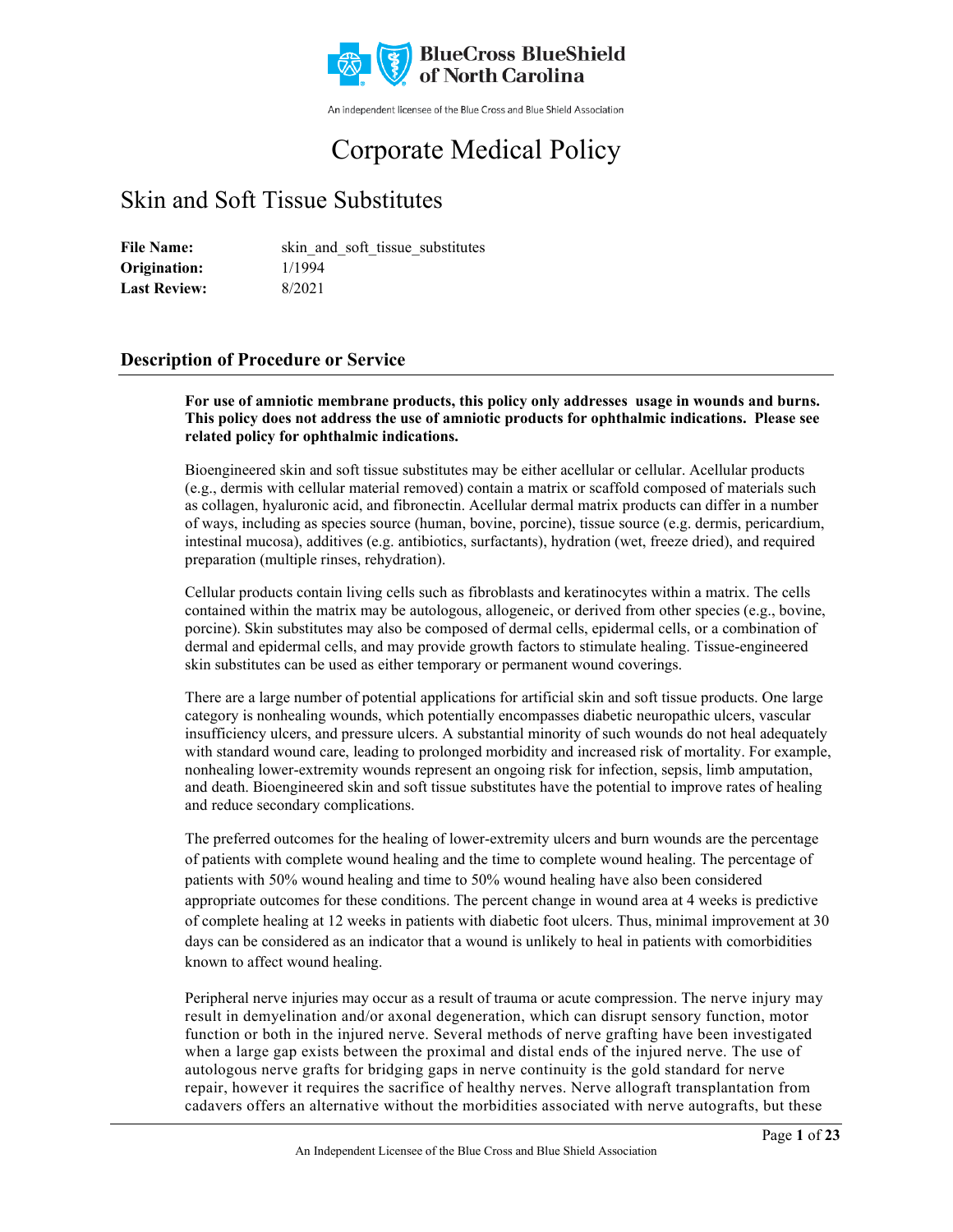grafts require appropriate immunosuppression. The limitations of nerve autografting and allografting have led to the engineering of processed, acellular nerve allografts and nerve guidance conduits. Acellular nerve grafts are processed to remove antigenic factors such as Schwann cells and myelin to reduce immunogenicity, while retaining the natural basement membrane and three-dimensional extra-cellular matrix to guide axonal regeneration. Nerve conduits, also known as nerve tubulization, involves the use of nonabsorbable or absorbable single-lumen tubes, designed to bridge the gap of a sectioned nerve. The tube serves to protect the nerve during nerve regeneration and guide the regenerating axons to the distal nerve stump. A closed tube system may also allow for accumulation of neurotropic factors.

Other situations in which bioengineered skin products might substitute for living skin grafts include certain postsurgical states (e.g., breast reconstruction) in which skin coverage is inadequate for the procedure performed, or for surgical wounds in patients with compromised ability to heal. Second- and third-degree burns are another indication in which artificial skin products may substitute for auto- or allografts. Certain primary dermatologic conditions that involve large areas of skin breakdown (e.g., bullous diseases) may also be conditions in which artificial skin products can be considered as substitutes for skin grafts. Acellular dermal matrix products are also being evaluated in the repair of other soft tissues including rotator cuff repair, following oral and facial surgery, hernias, and other conditions.

Human amniotic membrane (HAM) consists of two conjoined layers, the amnion and chorion, and forms the innermost lining of the amniotic sac or placenta. When prepared for use as an allograft, the membrane is harvested immediately after birth, cleaned, sterilized, and either cryopreserved or dehydrated. Many products available using amnion, chorion, amniotic fluid, and umbilical cord are being studied for the treatment of a variety of conditions, including chronic full-thickness diabetic lower-extremity ulcers, venous ulcers, knee osteoarthritis, plantar fasciitis, and ophthalmic conditions. The products are formulated either as patches, which can be applied as wound covers, or as suspensions or particulates, or connective tissue extractions, which can be injected or applied topically.

Fresh amniotic membrane contains collagen, fibronectin, and hyaluronic acid, along with a combination of growth factors, cytokines, and anti-inflammatory proteins such as interleukin-1 receptor antagonist. There is evidence that the tissue has anti-inflammatory, antifibroblastic, and antimicrobial properties. HAM is considered nonimmunogenic and has not been observed to cause substantial immune response. It is believed that these properties are retained in cryopreserved HAM and dehydrated HAM products, resulting in a readily available tissue with regenerative potential. In support, one d-HAM product has been shown to elute growth factors into saline and stimulate the migration of mesenchymal stem cells both in vitro and in vivo.

HAM is an established treatment for corneal reconstruction and is being evaluated for the treatment of various conditions, including skin wounds, burns, leg ulcers, and prevention of tissue adhesion in surgical procedures. Additional indications studied in preclinical models include tendonitis, tendon repair, and nerve repair. The availability of HAM opens the possibility of regenerative medicine for a wide variety of conditions.

#### **Related policies:**

Amniotic Membrane and Amniotic Fluid Injections for Ophthalmic Indications Growth Factors in Wound Healing Meniscal Allograft and Collagen Meniscus Implants Orthopedic Applications of Stem Cell Therapy Plugs for Fistula Repair Breast Surgeries Facility Billing Requirements

*\*\*\*Note: This Medical Policy is complex and technical. For questions concerning the technical language and/or specific clinical indications for its use, please consult your physician.*

#### **Policy**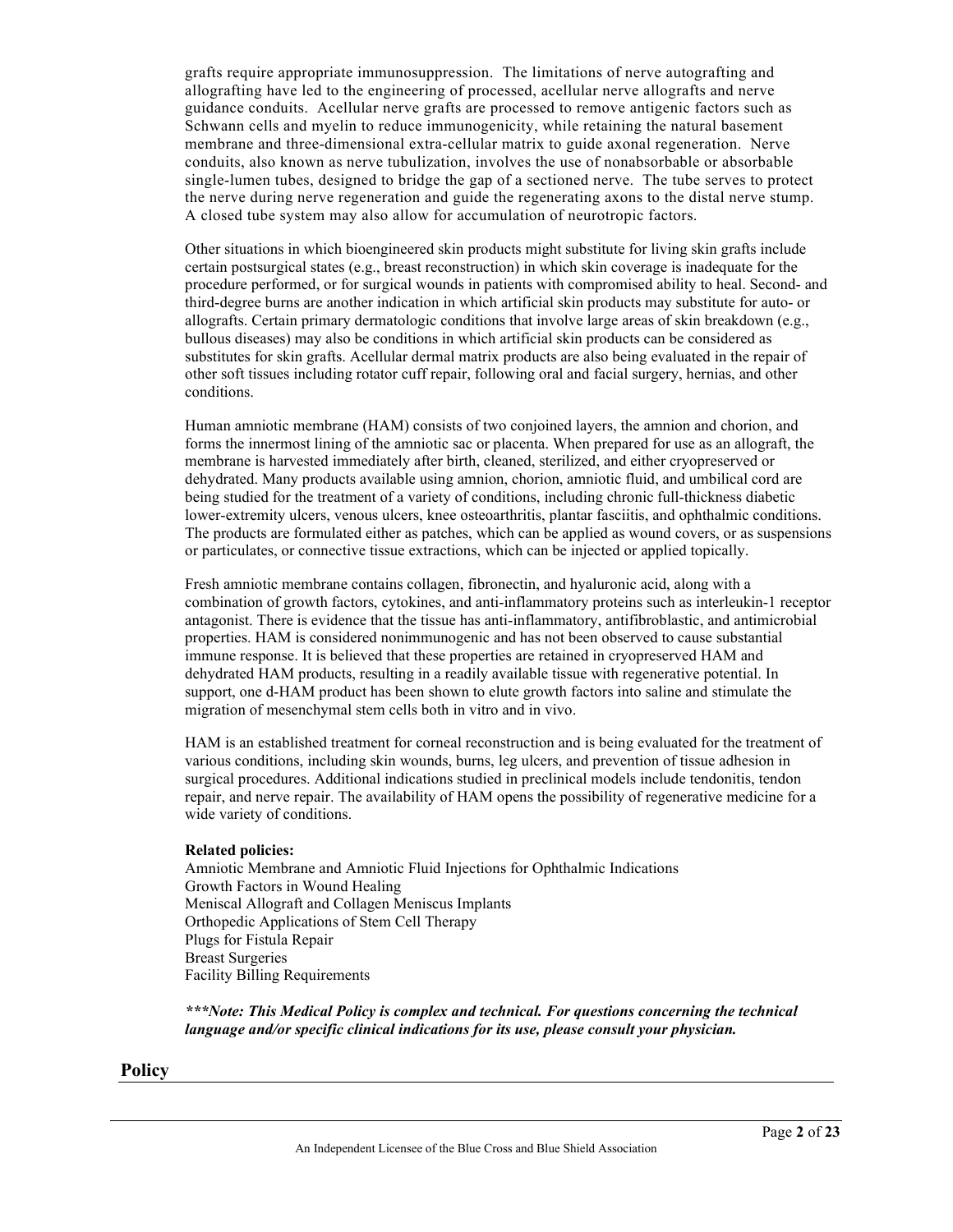#### **BCBSNC will provide coverage for skin and soft tissue substitutes when it is determined to be medically necessary because the medical criteria and guidelines shown below have been met.**

#### **Benefits Application**

This medical policy relates only to the services or supplies described herein. Please refer to the Member's Benefit Booklet for availability of benefits. Member's benefits may vary according to benefit design; therefore member benefit language should be reviewed before applying the terms of this medical policy.

# **When Skin and Soft Tissue Substitutes are covered**

| <b>Breast reconstructive surgery</b>          |                                          |
|-----------------------------------------------|------------------------------------------|
| Criteria:                                     | <b>Skin and Soft Tissue Substitutes:</b> |
| Products may be considered medically          | AlloDerm $\mathbb{R}$                    |
| necessary when used for breast reconstructive | AlloMend®                                |
| surgery.                                      | Cortiva® [AlloMax <sup>TM</sup> ]        |
|                                               | DermACELL™                               |
|                                               | $DermaMatrix^{TM}$                       |
|                                               | FlexHD <sup>®</sup>                      |
|                                               | $FlexHDR$ Pliable <sup>TM</sup>          |
|                                               | Graftjacket®                             |
|                                               |                                          |

| Diabetic ulcers                                                                                                                                                                                             |                                                                                                                                                                                                                                                                                                                                                                                                                                                                      |
|-------------------------------------------------------------------------------------------------------------------------------------------------------------------------------------------------------------|----------------------------------------------------------------------------------------------------------------------------------------------------------------------------------------------------------------------------------------------------------------------------------------------------------------------------------------------------------------------------------------------------------------------------------------------------------------------|
| Criteria:                                                                                                                                                                                                   | <b>Skin and Soft Tissue Substitutes:</b>                                                                                                                                                                                                                                                                                                                                                                                                                             |
| Products may be considered medically<br>necessary for treatment of diabetic lower-<br>extremity ulcers if all criteria are met:<br>Chronic<br>Noninfected<br>Full thickness<br>Lower extremity<br>$\bullet$ | AlloPatch <sup>®</sup><br>AmnioBand® Membrane<br>Apligraf® (limited to no more than 4 weekly<br>applications per wound)<br><b>Biovance</b> ®<br>Dermagraft <sup>®</sup> (limited to no more than 8 weekly<br>applications per wound)<br>EpiCord®<br>Epifix® (limited to no more than 5 weekly<br>applications per wound)<br>GrafixCore™ or GrafixPrime™<br>Integra® Omnigraft Dermal Regeneration Matrix<br>[Omnigraft]<br>Integra Flowable Wound Matrix<br>PuraPly® |
|                                                                                                                                                                                                             |                                                                                                                                                                                                                                                                                                                                                                                                                                                                      |

| <b>Venous insufficiency ulcers</b> |                                          |
|------------------------------------|------------------------------------------|
| Criteria:                          | <b>Skin and Soft Tissue Substitutes:</b> |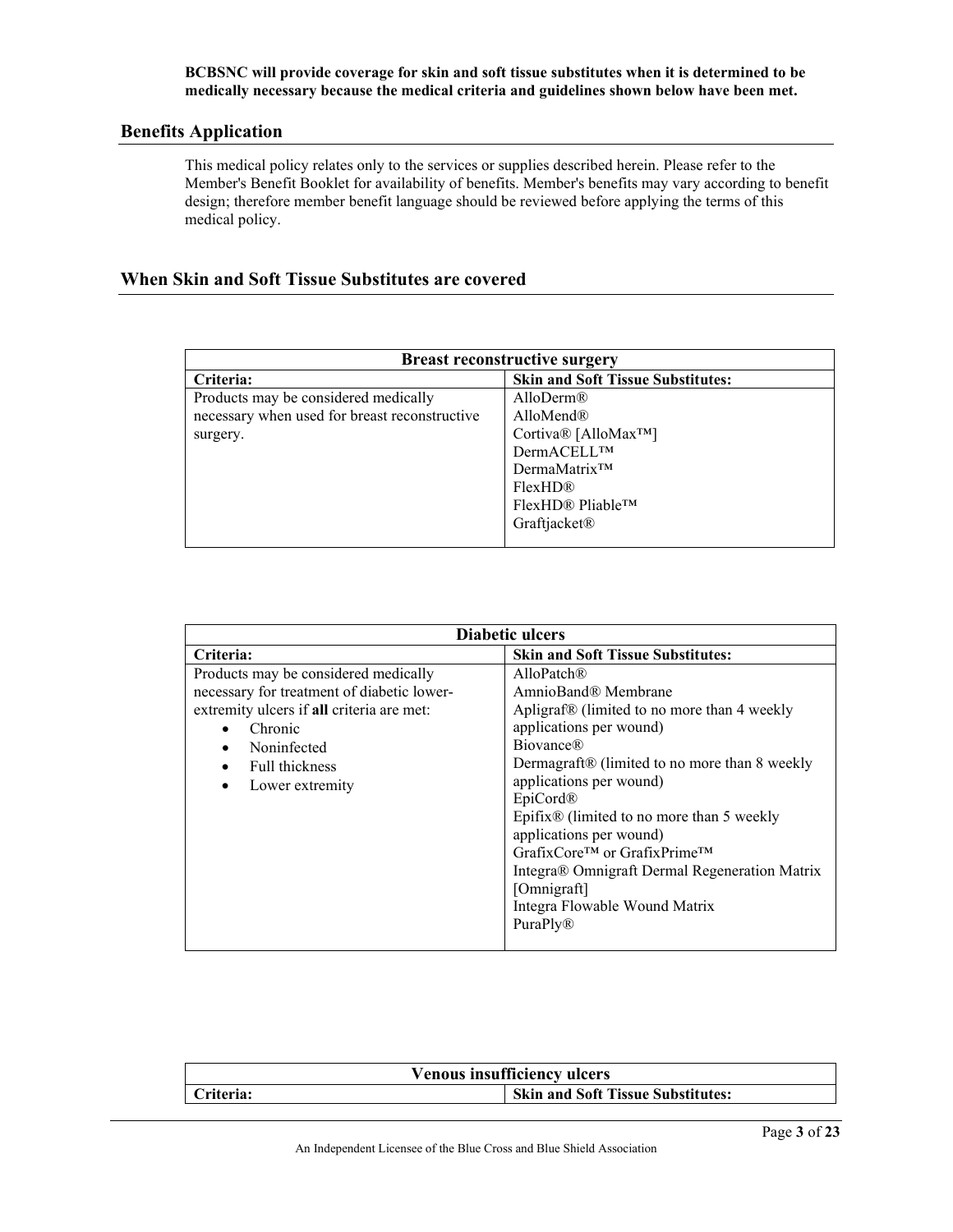| Products may be considered medically<br>necessary for treatment of venous insufficiency<br>ulcers if all criteria are met:                                                                       | $Oasis^{TM}$ Wound Matrix<br>Apligraf® |
|--------------------------------------------------------------------------------------------------------------------------------------------------------------------------------------------------|----------------------------------------|
| Chronic<br>Noninfected<br>Partial- or full-thickness<br>$\bullet$<br>Lower-extremity<br>$\bullet$<br>Not adequately responded to a 1-month<br>$\bullet$<br>period of conventional ulcer therapy. |                                        |

| Dystrophic epidermolysis bullosa                                                                                                                                                                                                                                                                                                                                   |                                          |
|--------------------------------------------------------------------------------------------------------------------------------------------------------------------------------------------------------------------------------------------------------------------------------------------------------------------------------------------------------------------|------------------------------------------|
| Criteria:                                                                                                                                                                                                                                                                                                                                                          | <b>Skin and Soft Tissue Substitutes:</b> |
| Product may be considered medically necessary<br>for treatment of mitten-hand deformity in<br>dystrophic epidermolysis bullosa provided in<br>accordance with the humanitarian device<br>exemption (HDE) specifications of the U.S.<br>Food and Drug Administration (FDA) when<br>standard wound therapy has failed.<br><b>Humanitarian Device Exemption (HDE)</b> | OrCe <sup>TM</sup>                       |

| 2 <sup>nd</sup> Degree Burns                               |                                          |
|------------------------------------------------------------|------------------------------------------|
| Criteria:                                                  | <b>Skin and Soft Tissue Substitutes:</b> |
| Products may be considered medically                       | ActaShield <sup>TM*</sup>                |
| necessary for treatment of 2 <sup>nd</sup> degree burns if | Affinity <sup>TM*</sup>                  |
| provided in accordance with the specifications             | AlloDerm@                                |
| of the HDE, premarket approval by the FDA, or              | AlloPatch $\mathbb R$                    |
| American Association of Tissue Banks.                      | AmnioBand®                               |
|                                                            | AmnioFix $\mathbb{R}^*$                  |
| <b>American Association of Tissue Banks</b>                | AmnioMatrix $\mathbb{R}^*$               |
|                                                            | Amnioshield $\mathbb{R}^*$               |
| <b>FDA Tissue &amp; Tissue Products</b>                    | Aongen™ Collagen Matrix*                 |
|                                                            | Architect $\mathbb{R}^*$                 |
| <b>FDA Premarket Approval (PMA)</b>                        | Aquacel <sup>®*</sup>                    |
|                                                            | Atlas Wound Matrix*                      |
|                                                            | Avagen Wound Dressing*                   |
|                                                            | $Biobrane@*$                             |
|                                                            | Bio-connekt $\mathbb{R}^*$               |
|                                                            | <b>Biovance</b> ®                        |
|                                                            | $Clarix^{TM*}$                           |
|                                                            | Collaguard $\mathbb{R}^*$                |
|                                                            | $CollaSort^{TM*}$                        |
|                                                            | CollaWound™ *                            |
|                                                            | Collieva <sup>TM*</sup>                  |
|                                                            | Collexa $\mathbb{R}^*$                   |
|                                                            | Coreleader Colla-Pad*                    |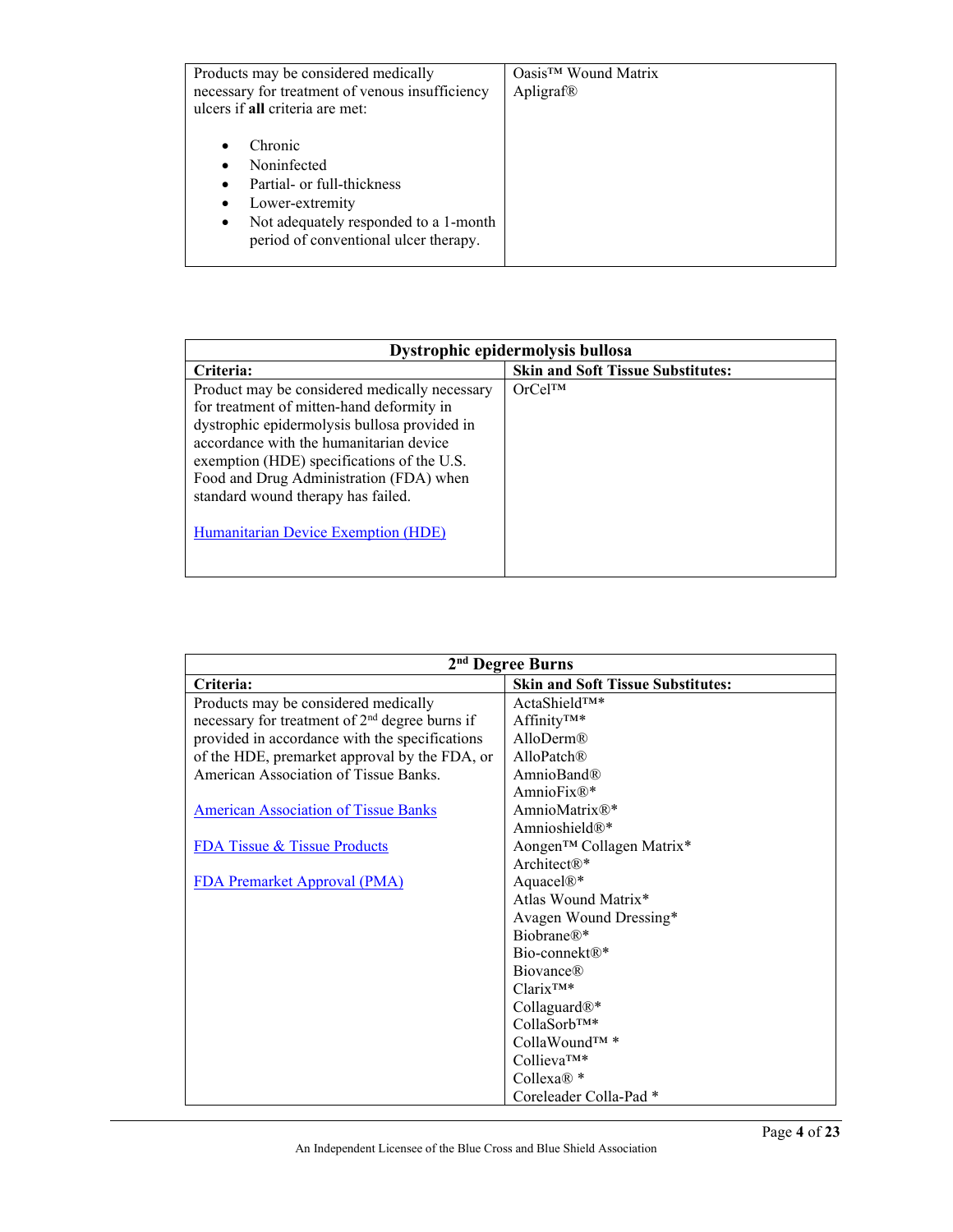| Cytal®*                                             |
|-----------------------------------------------------|
|                                                     |
| <b>DermaCell®</b>                                   |
| Dermadapt <sup>TM*</sup>                            |
| DermaMatrix <sup>™</sup>                            |
| DermaPure <sup>TM*</sup>                            |
| Dermavest <sup>TM*</sup>                            |
| DressSkin*                                          |
| EndoForm <sup>TM*</sup>                             |
| Epicel®*                                            |
| EpiFix®                                             |
| Excellagen *                                        |
| EZ Derm®*                                           |
| FlexHD <sup>®</sup>                                 |
| FortaDerm <sup>TM*</sup>                            |
| GammaGraftTM*                                       |
| GraftJacket™                                        |
| Grafix $\mathbb{R}^*$                               |
| Helicoll <sup>TM*</sup>                             |
| Hyalomatrix®*                                       |
| Integra® Bilayer Wound Matrix*                      |
| Integra Dermal Regeneration Template™               |
| LTM Wound Dressing*                                 |
| Kerecis* (formerly known as MariGen <sup>TM*)</sup> |
| MatriStem® UBM*                                     |
| Matrix Collagen Wound Dressing*                     |
| $Maxxeus^{TM*}$                                     |
| Medline Collagen Wound Dressing*                    |
| MicroMatrix*                                        |
| $Neox@*$                                            |
| NuShield <sup>TM*</sup>                             |
| Oasis™ Burn Matrix *                                |
| OrCel™                                              |
| Primatrix <sup>TM*</sup>                            |
| $\mathrm{Pura} \mathrm{Ply^{TM*}}$                  |
|                                                     |
| ReadiGraft®*                                        |
| ReCell <sup>®*</sup>                                |
| Revitalon <sup>TM*</sup>                            |
| SIS Wound Dressing*                                 |
| SS Matrix <sup>™</sup> *                            |
| Stimulen <sup>TM*</sup>                             |
| StrataGraft®                                        |
| Suprathel®*                                         |
| Talymed $\mathbb{R}^*$                              |
| TheraForm <sup>TM*</sup>                            |
| TheraSkin®*                                         |
| TransCyte <sup>TM*</sup>                            |
| Unite <sup>®</sup> Biomatrix*                       |
|                                                     |
| *Products only approved for burn indications        |
|                                                     |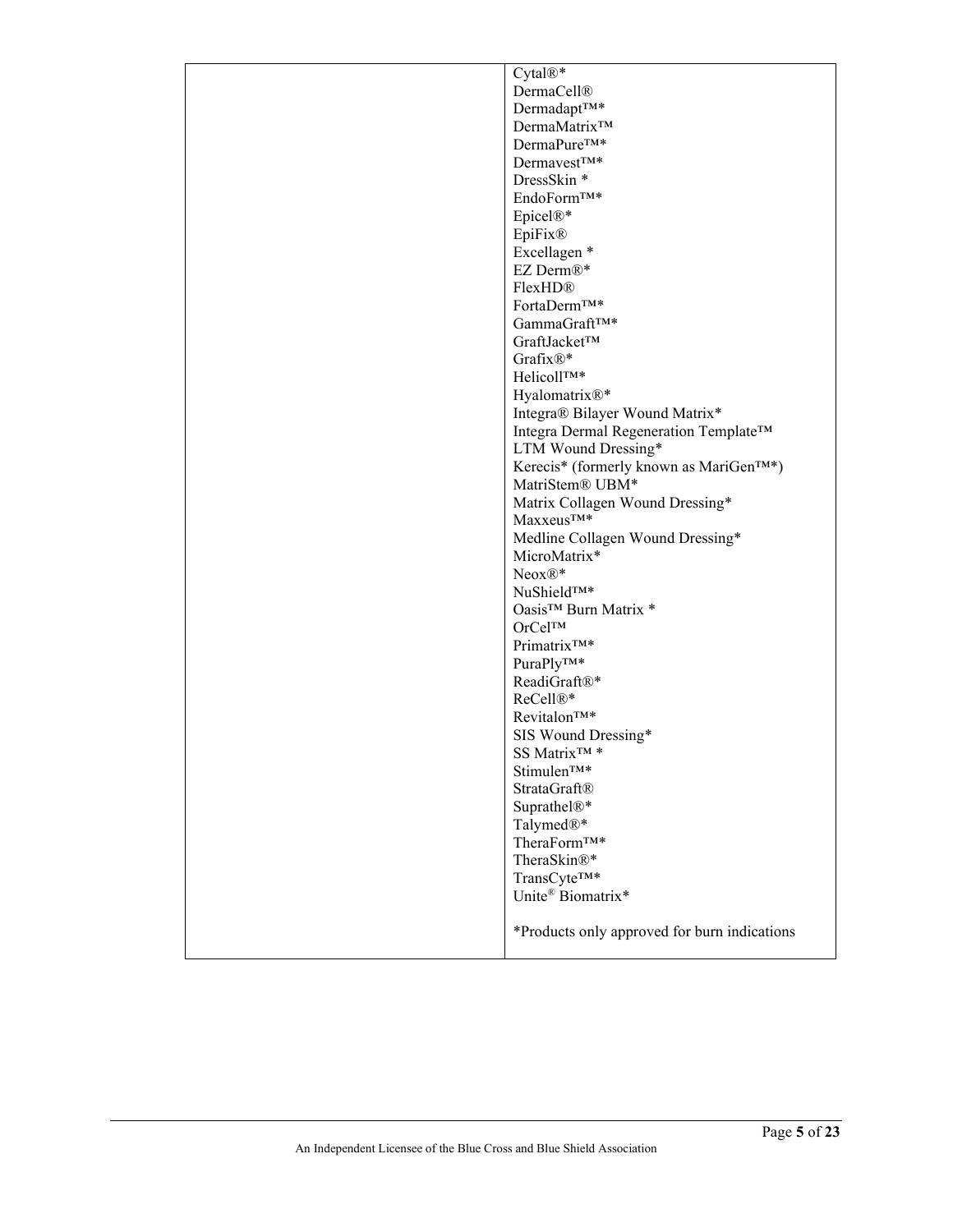| 3 <sup>rd</sup> Degree Burns                               |                                                                 |
|------------------------------------------------------------|-----------------------------------------------------------------|
| Criteria:                                                  | <b>Skin and Soft Tissue Substitutes:</b>                        |
| Products may be considered medically                       | Epicel® (for the treatment of deep dermal or full-              |
| necessary for treatment of 3 <sup>rd</sup> degree burns if | thickness burns comprising a total body surface                 |
| provided in accordance with the specifications             | area $\geq 30\%$ <sup>*</sup>                                   |
| of the HDE, premarket approval by the FDA, or              | Integra Dermal Regeneration Template™ (for the                  |
| American Association of Tissue banks.                      | treatment of life threatening burn injuries)*                   |
|                                                            | ReCell® (in combination with meshed                             |
| <b>American Association of Tissue Banks</b>                | autografting for acute full-thickness thermal burn              |
|                                                            | wounds $)^*$                                                    |
| FDA Tissue & Tissue Products                               | $TransC$ yte <sup>TM</sup> (for the treatment of full-thickness |
|                                                            | burn wounds in patients prior to autograft                      |
| <b>FDA Premarket Approval (PMA)</b>                        | placement)*                                                     |
|                                                            | *Products only approved for burn indications                    |

| <b>Dural Reconstruction/Repair</b>                                                                                                                                                                                                                                         |                                          |
|----------------------------------------------------------------------------------------------------------------------------------------------------------------------------------------------------------------------------------------------------------------------------|------------------------------------------|
| Criteria:                                                                                                                                                                                                                                                                  | <b>Skin and Soft Tissue Substitutes:</b> |
| Products may be considered medically necessary<br>for dural reconstruction and/or repair in spinal<br>and/or cranial surgery (i.e., tumor resection,<br>Chiari malformation decompression or trauma)<br>when it is determined that a graft is needed for<br>dural closure. | FDA approved indications                 |

# **When Skin and Soft Tissue Substitutes are not covered**

Skin and soft tissue substitutes are not covered when application site is infected or member has an allergy to the product.

All other skin and soft tissue substitutes are considered investigational for applications not specified in **When Skin and Soft Tissue Substitutes Are Covered.** 

#### **The Plan may compare the cost-effectiveness of alternatives when determining which products will be covered.**

For ophthalmic indications, please see related policy "Amniotic Membrane and Amniotic Fluid Injections for Ophthalmic Indications."

**The following list of products is considered investigational for all indications (may not be allinclusive): AlloSkin™ Amnio-maxx™ Amniocore™ Amniocyte plus™ AmnioExcel® Amniorepair™ Amniotext™**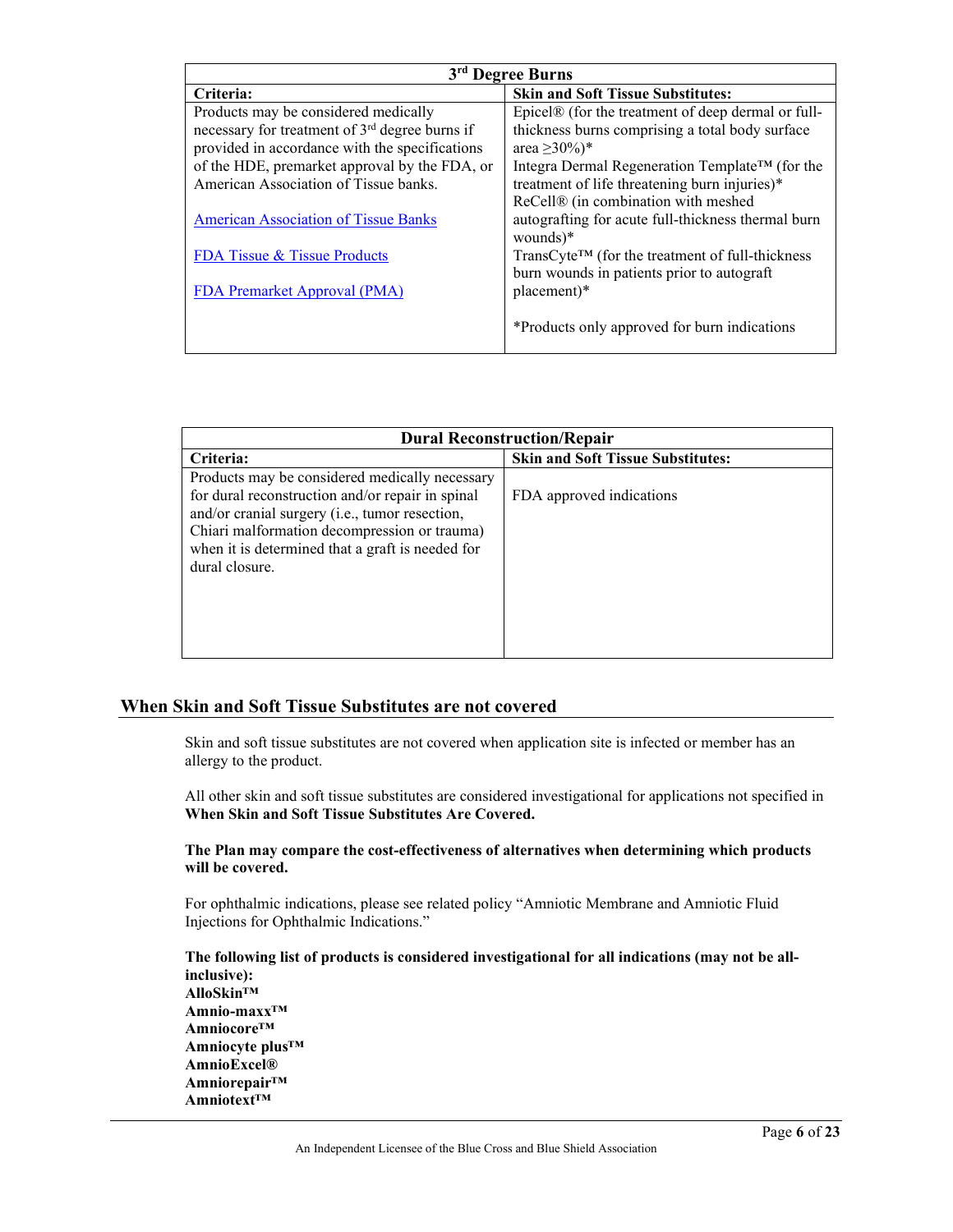**ArthroFlex™ (FlexGraft) Avance™ Nerve Graft AxoGuard® Nerve Connector (Axogen/AxioGuard®) BioDexCel® BioDfence™ Bionextpatch® Carepatch® Cogenex CollaCare® CollaCare® Dental Collamend™ Conexa™ Corecyte™ Coretext™ CorMatrix® Corplex™ Cryo-cord™ Cymetra® Dermacyte® Derm-maxx™ DermaSpan™ ENDURAgen™ ExpressGraft™ FlexiGraft® HMatrix® MatriDerm® Mediskin® MemoDerm™ Miroderm® biologic wound matrix NeoForm Dermis™ NeuraGen™ Nerve Guide NeuroMatrix™ NeuroMend™ NeuraWrap™ Nerve Protector Pelvicol®/Pelvisoft® Permacol™ Phasix**™ **Polycyte™ Procenta® Puros® Dermis RegenePro™ Repliform® Repriza™ Strattice™ Surfactor® SurgiMend® TenoGlide™ TenSIX™ Acellular Dermal Matrix TissueMend TruSkin™ Veritas® Collagen Matrix Xcellerate® XCM Biologic/Medeor Matrix XenMatrix™ AB**

# **Policy Guidelines**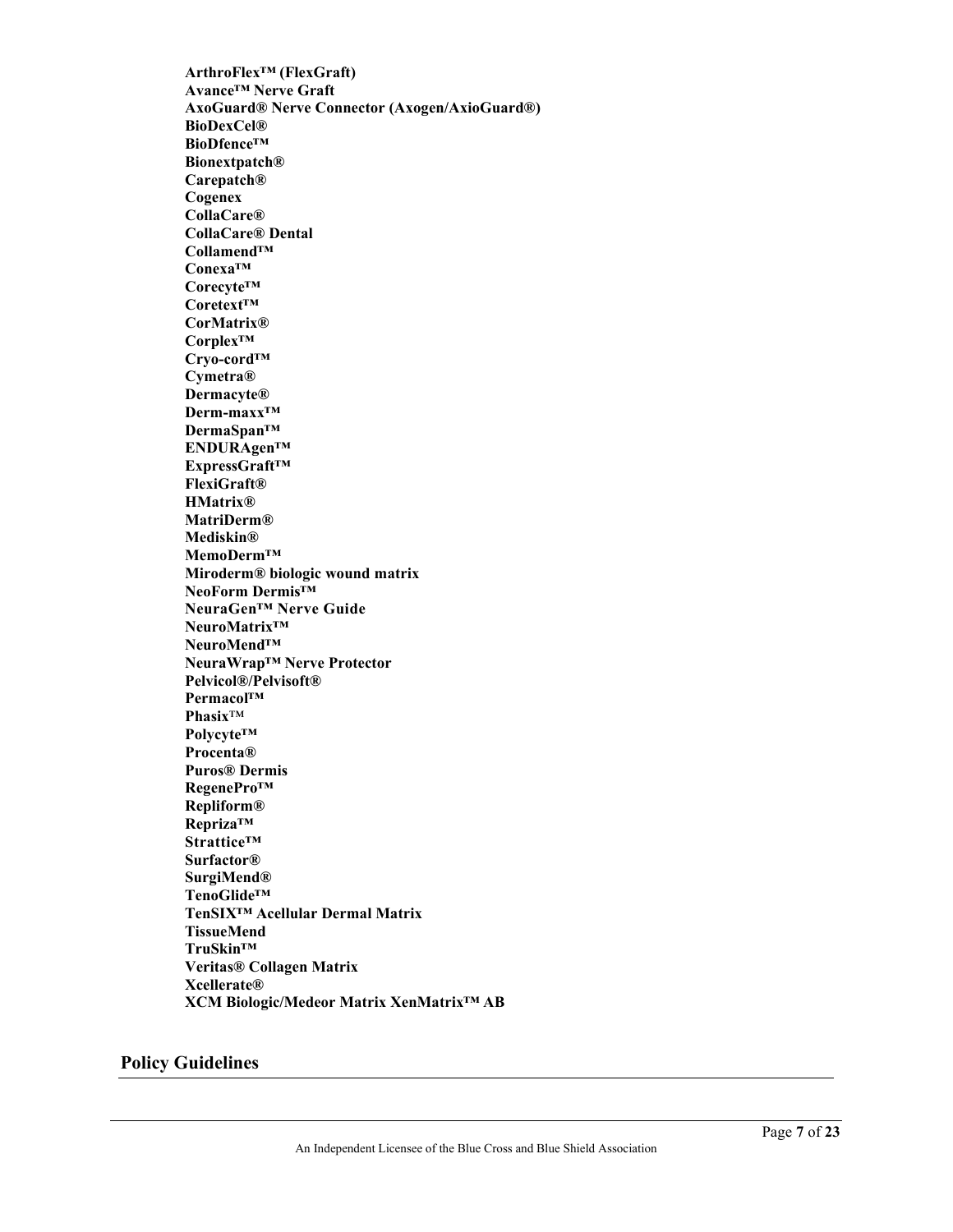#### **Breast Reconstruction**

For individuals who are undergoing breast reconstruction who receive allogeneic ADM products, the evidence incudes a randomized controlled trial (RCT) and systematic reviews. Relevant outcomes are symptoms, morbid events, functional outcomes, quality of life, and treatment-related morbidity. A recent systematic review found no difference in overall complication rates with ADM allograft compared to standard procedures for breast reconstruction. Reconstructions with ADM have been reported to have higher seroma, infection, and necrosis rates than reconstructions without ADM. However, capsular contracture and malposition of implants may be reduced. Thus, in cases where there is limited tissue coverage, including but not limited to when the use of ADM allows a single-stage reconstruction, the available evidence may be considered sufficient to permit conclusions about health outcomes that may inform patient decision making about reconstruction options. The evidence is sufficient to determine that the technology results in a meaningful improvement in the net health outcome. Clinical input indicated that the various acellular dermal matrix (ADM) products used in breast reconstruction have similar efficacy. The products listed are those that have been identified for use in breast reconstruction. Additional ADM products may become available for this indication.

#### **Tendon Repair**

For individuals who are undergoing tendon repair who receive Graftjacket ADM, the evidence incudes 1 RCT. Relevant outcomes are symptoms, morbid events, functional outcomes, quality of life, and treatment-related morbidity. One RCT identified found improved outcomes with Graftjacket ADM allograft for rotator cuff repair. Although these results were positive, additional study with a larger number of patients is needed to evaluate consistency of the effect. The evidence is insufficient to determine the effects of the technology on health outcomes.

#### **Surgical Repair of Hernias or Parastomal Reinforcement**

For individuals who are undergoing surgical repair of hernias or parastomal reinforcement who receive acellular collagen-based scaffolds, the evidence incudes RCTs. Relevant outcomes are symptoms, morbid events, functional outcomes, quality of life, and treatment-related morbidity. Several comparative studies including RCTs have shown no difference in outcomes between tissue-engineered skin substitutes and either standard synthetic mesh or no reinforcement. The evidence is sufficient to determine that the technology is unlikely to improve the net health outcome.

#### **Diabetic Lower-Extremity Ulcers**

For individuals who have diabetic lower-extremity ulcers who receive AlloPatch, Apligraf, Dermagraft, or Integra Dermal Regeneration Template, the evidence includes RCTs. Relevant outcomes are disease specific survival, symptoms, change in disease status, morbid events, and quality of life. RCTs have demonstrated the efficacy of AlloPatch (reticular ADM), Apligraf and Dermagraft (living cell therapy), and Integra Dermal Regeneration Template (biosynthetic) over the standard of care. The evidence is sufficient to determine that the technology results in a meaningful improvement in the net health outcome. For individuals who have diabetic lower-extremity ulcers who receive other ADM products, cryopreserved skin allograft, or xenogenic skin substitutes, the evidence includes RCTs. Relevant outcomes are disease-specific survival, symptoms, change in disease status, morbid events, and quality of life. Additional study with a larger number of subjects is needed to compare the effect of other human ADM products, cryopreserved skin allograft (TheraSkin) and xenogenic skin substitutes (eg, Oasis Wound Matrix, PriMatrix) to the standard of care. The evidence is insufficient to determine the effects of the technology on health outcomes.

For individuals who have non-healing diabetic lower-extremity ulcers who receive a patch or flowable formulation of HAM (ie, AmnioBand Membrane, Biovance, EpiFix, Grafix), the evidence includes RCTs. The relevant outcomes are symptoms, morbid events, functional outcomes, and QOL. The RCTs evaluating amniotic and placental membrane products for the treatment of non-healing (<20% healing with ≥2 weeks of standard care) diabetic lower-extremity ulcers have compared HAM with standard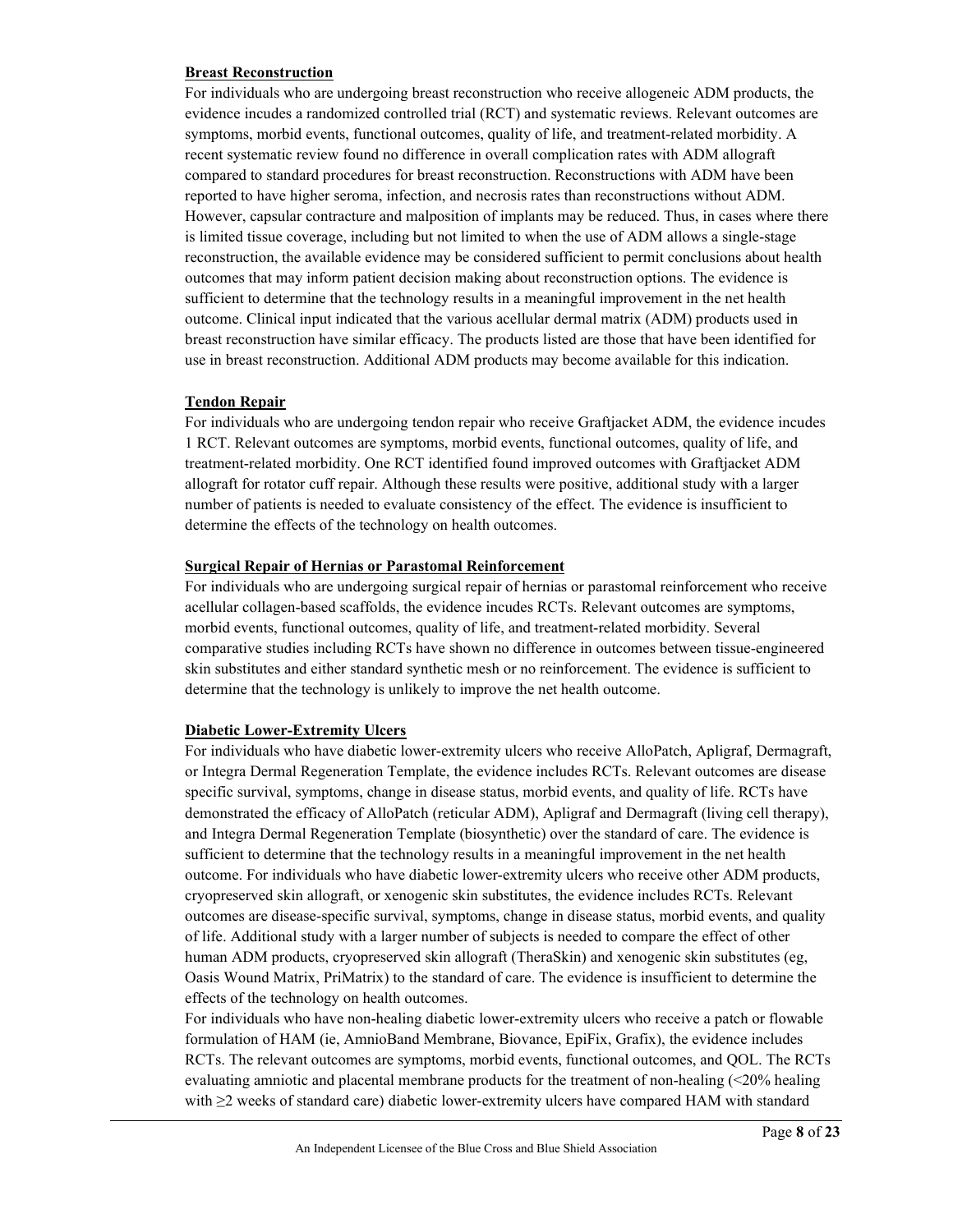care or with an established advanced wound care product. These trials used wound closure as the primary outcome measure, and some used power analysis, blinded assessment of wound healing, and ITT analysis. For the HAM products that have been sufficiently evaluated (ie, AmnioBand Membrane, Biovance, EpiCord, EpiFix, Grafix), results have shown improved outcomes compared with standard care, and outcomes that are at least as good as an established advanced wound care product. Improved health outcomes in the RCTs are supported by multicenter registries. The evidence is sufficient to determine that the technology results in a meaningful improvement in the net health outcome

#### **Lower-Extremity Ulcers due to Venous Insufficiency**

For individuals who have lower-extremity ulcers due to venous insufficiency who receive Apligraf or Oasis Wound Matrix, the evidence includes RCTs. Relevant outcomes are disease-specific survival, symptoms, change in disease status, morbid events, and quality of life. RCTs have demonstrated the efficacy of Apligraf living cell therapy and xenogenic Oasis Wound Matrix over the standard of care. The evidence is sufficient to determine that the technology results in a meaningful improvement in the net health outcome. For individuals who have lower-extremity ulcers due to venous insufficiency who receive bioengineered skin substitutes other than Apligraf or Oasis Wound Matrix, the evidence includes RCTs. Relevant outcomes are disease-specific survival, symptoms, change in disease status, morbid events, and quality of life. In a moderately large RCT, Dermagraft was not shown to be more effective than controls for the primary or secondary end points in the entire population and was only slightly more effective than controls (an 8%-15% increase in healing) in subgroups of patients with ulcer durations of 12 months or less or size of 10 cm or less. Additional study with a larger number of subjects is needed to evaluate the effect of the xenogenic PriMatrix skin substitute versus the current standard of care. The evidence is insufficient to determine the effects of the technology on health outcomes.

For individuals who have lower-extremity ulcers due to venous insufficiency who receive a patch or flowable formulation of HAM, the evidence includes two RCTs. The relevant outcomes are symptoms, morbid events, functional outcomes, and QOL. The evidence on HAM for the treatment of lower-extremity venous ulcers includes two multicenter RCTs with EpiFix. One RCT reported larger percent wound closure at four weeks but the percentage of patients with complete wound closure did not differ between EpiFix and the SOC. A second multicenter RCT reported a significant difference in complete healing at 12 weeks, but the interpretation is limited by methodologic concerns. Well-designed and well-conducted RCTs that compare HAM with the SOC for venous insufficiency ulcers are needed. The evidence is insufficient to determine the effects of the technology on health outcomes.

#### **Dystrophic Epidermolysis Bullosa**

For individuals who have dystrophic epidermolysis bullosa who receive OrCel, the evidence includes case series. Relevant outcomes are disease-specific survival, symptoms, change in disease status, morbid events, and quality of life. OrCel was approved under a humanitarian drug exemption for use in patients with dystrophic epidermolysis bullosa undergoing hand reconstruction surgery, to close and heal wounds created by the surgery, including those at donor sites. Outcomes have been reported in small series (eg, 5 patients). The evidence is insufficient to determine the effects of the technology on health outcomes.

#### **Deep Dermal Burns**

For individuals who have deep dermal burns who receive bioengineered skin substitutes (ie, Epicel, Integra Dermal Regeneration Template), the evidence includes RCTs. Relevant outcomes are symptoms, change in disease status, morbid events, functional outcomes, quality of life, and treatmentrelated morbidity. Overall, there are few skin substitutes approved, and the evidence is limited for each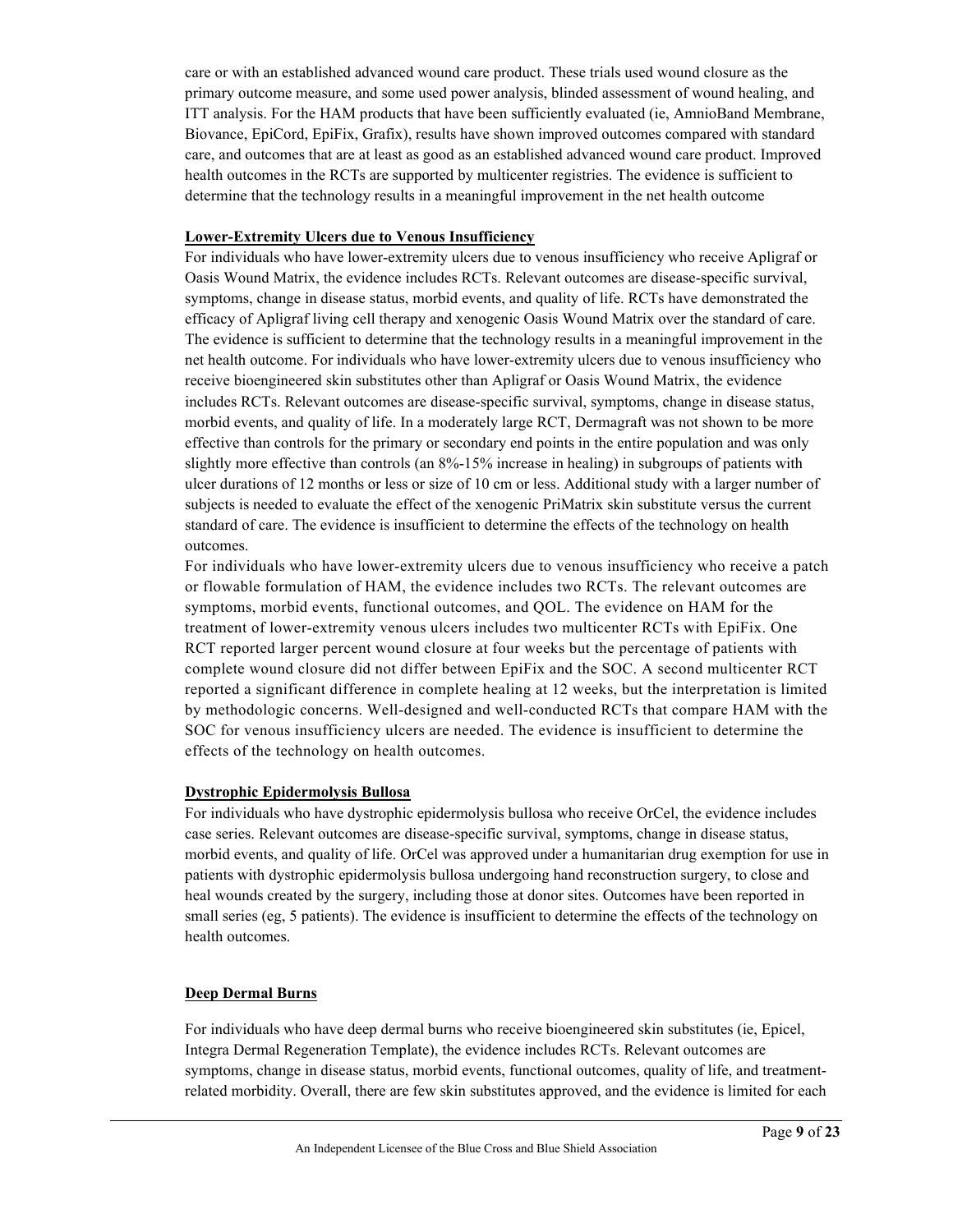product. Epicel (living cell therapy) has received Food and Drug Administration approval under a humanitarian device exemption for the treatment of deep dermal or full-thickness burns comprising a total body surface area of 30% or more. Comparative studies have demonstrated improved outcomes for biosynthetic skin substitute Integra Dermal Regeneration Template for the treatment of burns. The evidence is sufficient to determine that the technology results in a meaningful improvement in the net health outcome.

#### **Peripheral Nerve Repair**

There is insufficient scientific evidence in the peer-reviewed medical literature to support the efficacy of either acellular, allogeneic nerve grafts or nerve conduits for bridging defects resulting from peripheral nerve injuries. The published literature for processed, acellular nerve grafts consists of small case series and registry data, and for nerve conduits, a small randomized trial and small case series. Study limitations include non-standardized assessment of clinical outcomes, lack of comparator groups, small group size and lack of long-term follow-up.

# **Billing/Coding/Physician Documentation Information**

This policy may apply to the following codes. Inclusion of a code in this section does not guarantee that it will be reimbursed. For further information on reimbursement guidelines, please see Administrative Policies on the Blue Cross Blue Shield of North Carolina web site at www.bcbsnc.com. They are listed in the Category Search on the Medical Policy search page.

*Applicable service codes*:

Application of skin replacements and skin substitutes is reported with CPT codes 15040-15278. Nerve repair with allograft is reported with CPT codes 64910, 64912, 64913 Codes 15040-15261 are specific to autografts and tissue-cultured autografts. Codes 15271-15278 are specific to skin substitute grafts. Code 15777 is a specific add-on code for use of these materials as an implant.

*There are specific HCPCS codes for some of these products. If no specific HCPCS code exists for the product, an unlisted code such as Q4100 would be used.* 

HCPCS modifiers: JC: skin substitute used as a graft JD: skin substitute not used as a graft

Product specific codes:

*Q4100 - Q4108, Q4110 - Q4118, Q4121 - Q4128, Q4130, Q4132, Q4133 - Q4143, Q4145, Q4148, Q4150, Q4151, Q4153 - Q4157, Q4159, Q4160, Q4162, Q4163, Q4168 - Q4171, Q4173, Q4174, Q4177, Q4178, Q4181, Q4183 - Q4192, Q4194, Q4198, Q4199, Q4201, Q4202, Q4205, Q4206, Q4208 – Q4222, Q4224 – Q4242, Q4244 – Q4250, Q4254-Q4261, C1849, C9349, C9352 - C9356, C9358, C9360, C9361, C9363, C9364*, *A2001- A2013, A4100*

Billing for skin substitute application procedures are required to also include the appropriate high cost or low cost skin substitute products.

BCBSNC may request medical records for determination of medical necessity. When medical records are requested, letters of support and/or explanation are often useful, but are not sufficient documentation unless all specific information needed to make a medical necessity determination is included.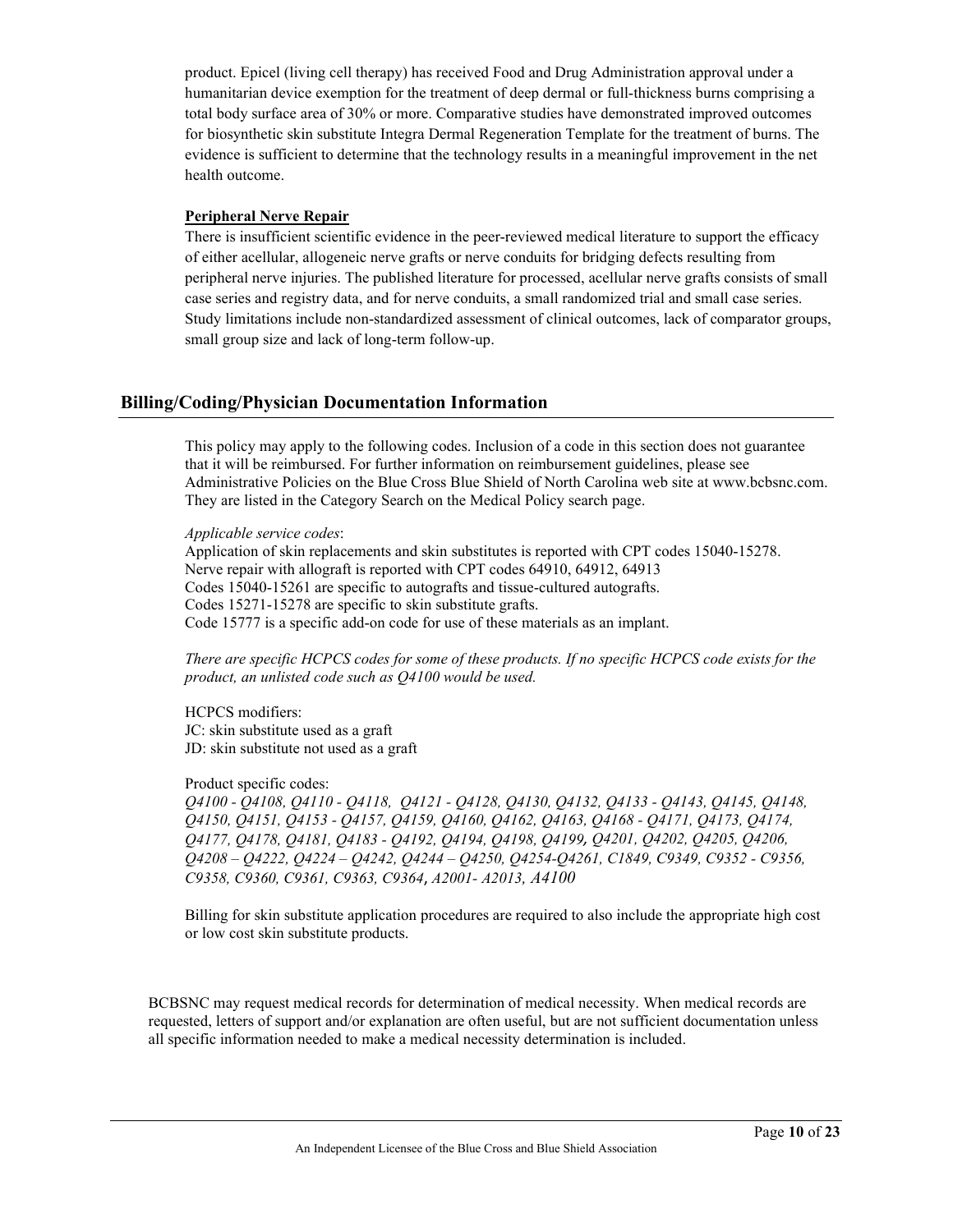Consultant Review - 1/94

Physician Advisory Group - 3/95

BCBSA Medical Policy Reference manual (Growth Factors for Wound Healing S9055)

MPAG Review - 3/99

Specialty Matched Consultant Advisory Panel - 10/2000

Medical Policy Advisory Group - 10/2000

BCBSA TEC Assessment, Volume 16, No 12, November 2001

Brem H, Balledux J, Bloom T, et al. Healing of diabetic foot ulcers and pressure ulcers with human skin equivalent. Arch Surg. 2000;135:627-34.

Paquette D, Falanga V. Leg ulcers. Clinics in Geriatric Medicine. 2002:18(1).

Veves A, Falanga V, Armstrong DG, Sabolinski ML. Graftskin, a human skin equivalent, is effective in the management of noninfected neuropathic diabetic foot ulcers: a prospective randomized multicenter clinical trial. Diabetes Care. Feb 2001;24(2):290-5.

Falanga V, Sabolinski M. A bilayered living skin construct (APLIGRAF) accelerates complete closure of hard-to-heal venous ulcers. Wound Repair Regen. 1999 Jul-Aug;7(4):201-7.

Brem H, Balledux J, Sukkarieh T, Carson P, Falanga V. Healing of venous ulcers of long duration with a bilayered living skin substitute: results from a general surgery and dermatology department. Dermatol Surg Nov 2001;27(11):915-9.

Schonfeld WH, Villa KF, Fastenau JM, Mazonson PD, Falanga V. An economic assessment of Apligrar (Graftskin) for the treatment of hard-to-heal venous leg ulcers. Wound Repair Regen. 2000 Jul-Aug;8(4):251-7.

Specialty Matched Consultant Advisory Panel - 9/2002

Gentzkow GD, Iwasaki SD, Hershon KS, Mengel M, et al. Use of Dermagraft, a cultured human dermis, to treat diabetic foot ulcers. Diabetes Care. 1996 April;19(4):350-354

Pollak RA, Edington H, Jensen J, Kroeker, et al. A human dermal replacement for the treatment of diabetic foot ulcers. Wounds: A Compendium of Clinical Research and Practice. 1997 November/December;9(6)175-182.

Gentzkow GD, Jensen JF, Pollak RA, Kroeker RO, et al. Improving healing of diabetic foot ulcers after grafting with a living human dermal replacement. Wounds: A Compendium of Clinical Research and Practice. 1999 May/June;11(3):77-84

Demling, RH., DeSanti, L. (1999, May). Management of partial thickness facial burns (comparison of topical antibiotics and bio-engineered skin substitutes). Burns, 25:3, 256-61. Retrieved 5/10/2004 from http://www.ncbi.nlm.nih.gov/entrez/query.fcgi?cmd=Retrieve&db=pubmed&dopt= Abstract&list uids= 10323611.

ECRI. (2001,December). Bioengineered composite skin substitute for donor sites in burn victims. Target database. Retrieved on 5/10/2004 from http://www.target.ecri.org/summary/detail.aspx?doc\_id=1726&q=bioengineered+skin&anm=wynneb.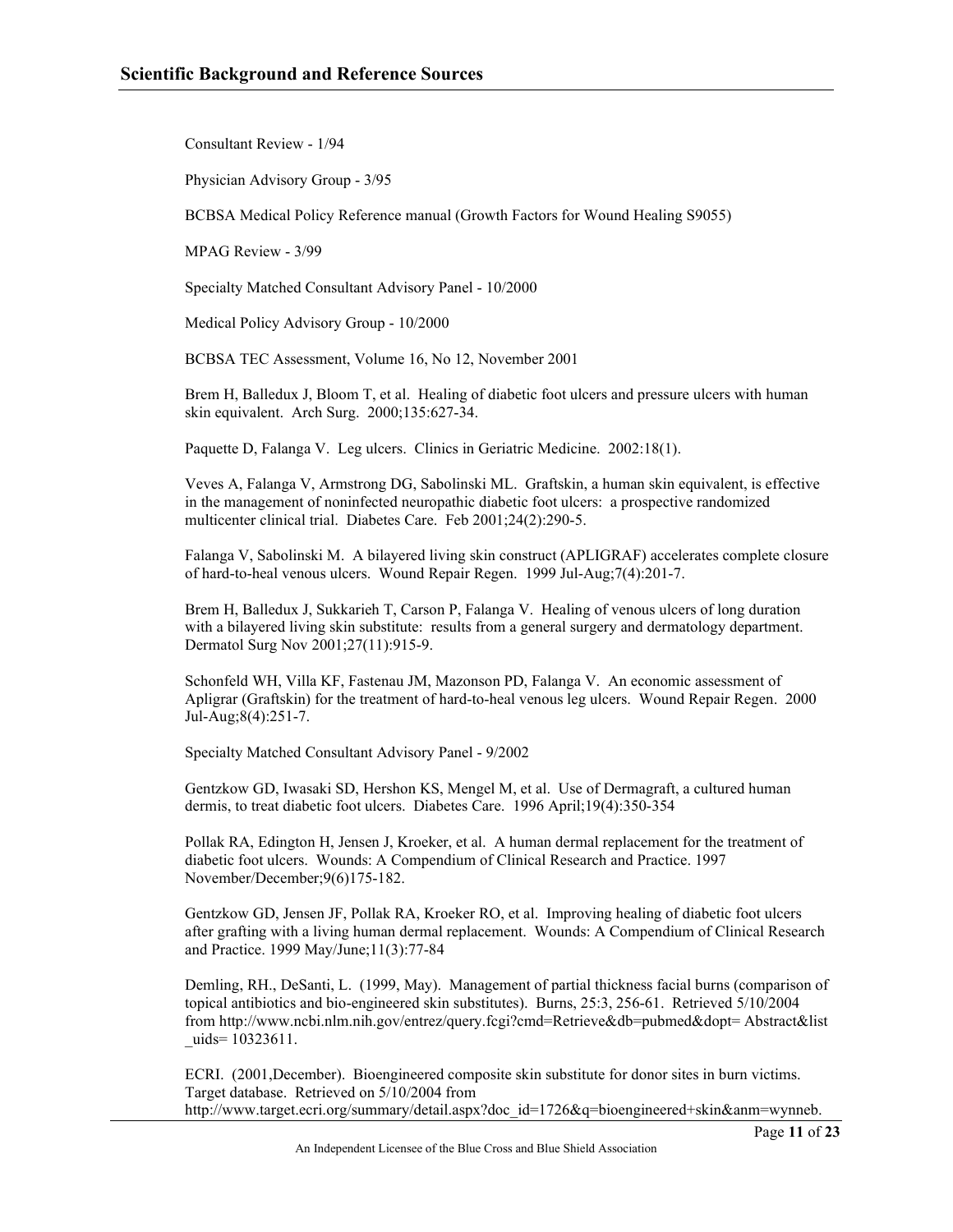Specialty Matched Consultant Advisory Panel - 7/2004

Specialty Matched Consultant Advisory Panel - 6/2006

TEI Biosciences. (2007). PriMatrix™: Dermal repair scaffold. Retrieved 12/3/07 from http://www.teibio.com/PriMatrix.aspx.

Stryker Corporation. Product Overview Orthobiologics: TissueMend Soft Tissue Repair Matrix. Retrieved 12/3/07 from http://strykercorp.com/jointreplacements/sites/orthobiologics/tissuemend/index.php.

BCBSA Medical Policy Reference Manual [Electronic Version]. 7.01.113, 12/3/07.

Specialty Matched Consultant Advisory Panel - 6/2008

Senior Medical Director Review - 1/15/2009

Dermagraft® Prescribing Information. Retrieved 9/2/09 from http://www.dermagraft.com/html/1\_info/prescribinginformation.html

Marston WA, Hanft J, Norwood P, Pollak R, for the Dermagraft Diabetic Foot Ulcer Study Group. The efficacy and safety of Dermagraft in improving the healing of chronic diabetic foot ulcers. Diabetes Care. 2003;26:1701-1705.

U.S. Food & Drug Administration (FDA). DERMAGRAFT® - P000036. Retrieved 9/2/09 from http://www.accessdata.fda.gov/cdrh\_docs/pdf/P000036c.pdf

Senior Medical Director Review - 9/2009

BCBSA Medical Policy Reference Manual [Electronic Version]. 7.01.113, 3/12/09

An Initial Evaluation Of The Safety And Activity Of Celaderm(TM) Treatment Regimens In Healing Venous Leg Ulcers. Clinical Trial number NCT00399308. Retrieved on September 1, 2010 from <http://www.clinicaltrial.gov/ct2/show/NCT00399308>

Kimura M, Mau T, Chan RW. Viscoelastic properties of phonosurgical biomaterials at phonatory frequencies. Laryngoscope. 2010 Apr; 120(4):764-8. Retrieved on September 1, 2010 from <http://www.ncbi.nlm.nih.gov/pmc/articles/PMC2919825/?tool=pubmed>

Specialty Matched Consultant Advisory Panel review 9/2010

Canadian Agency for Drugs and Technology in Health (CADTH). Biological Mesh: A Review of Clinical Indications, Clinical Effectiveness, Cost-Effectiveness, and Clinical Practice Guidelines. November, 2010. Retrieved from [http://www.cadth.ca/media/pdf/L0229\\_Biological\\_Mesh\\_final.pdf](http://www.cadth.ca/media/pdf/L0229_Biological_Mesh_final.pdf)

Senior Medical Director Review 1/2011

Medical Director review 5/2011

Romanelli M, Dini V, Bertone M et al. OASIS wound matrix versus Hyaloskin in the treatment of difficult-to-heal wounds of mixed arterial/venous aetiology. Int Wound J 2007; 4(1):3-7.

Romanelli M, Dini V, Bertone MS. Randomized comparison of OASIS wound matrix versus moist wound dressing in the treatment of difficult-to-heal wounds of mixed arterial/venous etiology. Adv Skin Wound Care 2010; 23(1):34-8.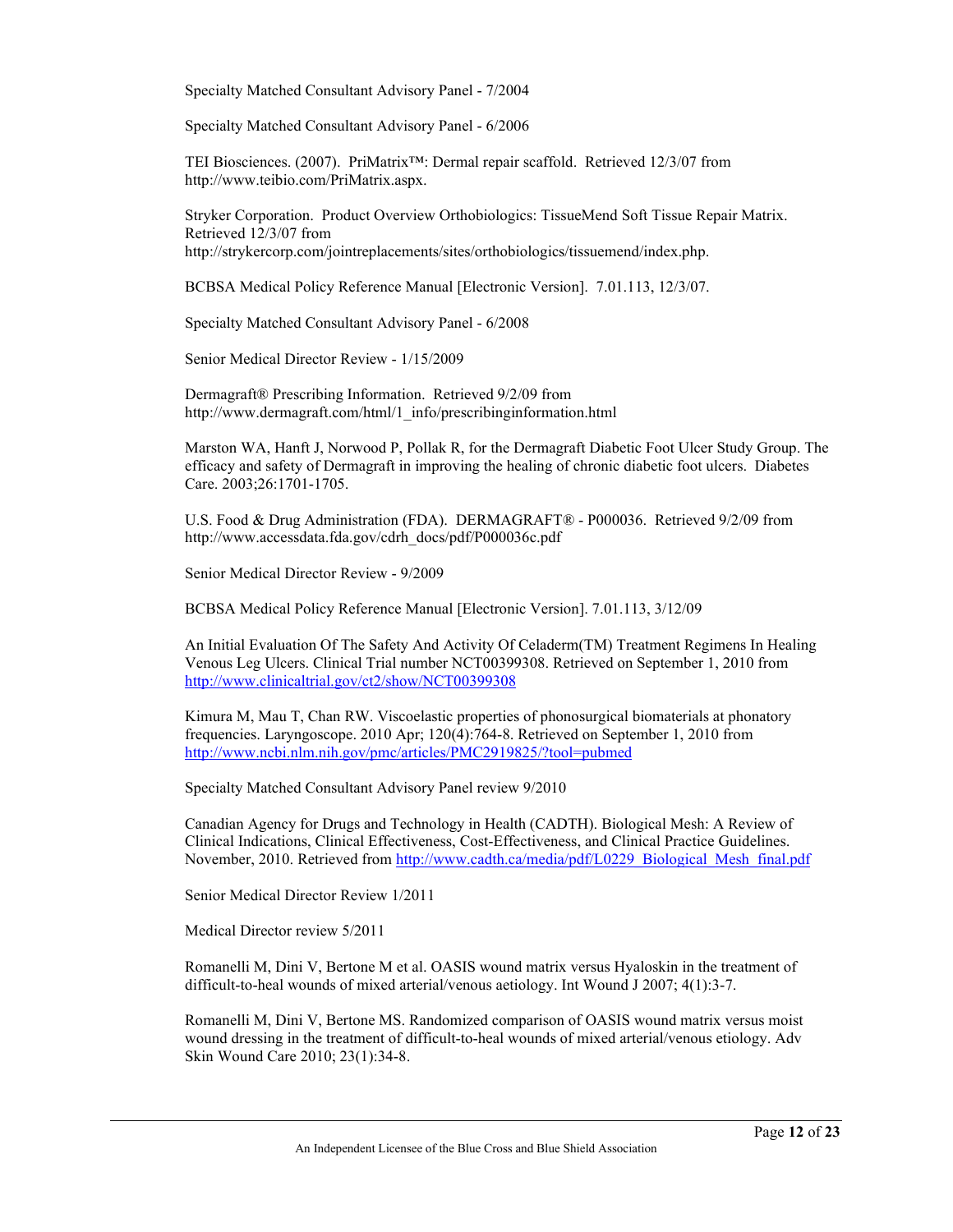Kirsner RS, Warriner R, Michela M, Stasik L, Freeman K. Advanced biological therapies for diabetic foot ulcers. Arch Dermatol. 2010 Aug;146(8):857-62. Retrieved on August 19, 2011 from <http://archderm.ama-assn.org/cgi/content/full/146/8/857>

BCBSA Medical Policy Reference Manual [Electronic Version]. 7.01.113, 8/11/11

Specialty Matched Consultant Advisoty Panel review 9/2011

BCBSA Medical Policy Reference Manual [Electronic Version]. 7.01.113, 1/12/12

Medical Director review 3/2012

Specialty Matched Consultant Advisory Panel review 9/2012

Medical Director review 12/2012

Davila AA, Seth AK, Wang E, Hanwright P, Bilimoria K, Fine N, Kim JY. Human Acellular Dermis versus Submuscular Tissue Expander Breast Reconstruction: A Multivariate Analysis of Short-Term Complications. Arch Plast Surg. 2013 Jan;40(1):19-27. Retrieved from <http://www.ncbi.nlm.nih.gov/pmc/articles/PMC3556529/>

Lev-Tov H, Li CS, Dahle S, Isseroff RR. Cellular versus acellular matrix devices in treatment of diabetic foot ulcers: study protocol for a comparative efficacy randomized controlled trial. Trials. 2013 Jan 9;14:8. Retrieved fro[m http://www.ncbi.nlm.nih.gov/pmc/articles/PMC3553036/](http://www.ncbi.nlm.nih.gov/pmc/articles/PMC3553036/)

National Institutes of Health (NIH) VA MERIT: A Comparative Efficacy Study: Treatment of Non-Healing Diabetic Foot Ulcers (DOLCE). Clinical Trial #NCT04500943. Retrieved from <http://clinicaltrials.gov/ct2/show/NCT01450943?term=NCT01450943&rank=1>

BCBSA Medical Policy Reference Manual [Electronic Version]. 7.01.113, 1/10/13

McCarthy CM, Lee CN, Halvorson EG et al. The use of acellular dermal matrices in two-stage expander/implant reconstruction: a multicenter, blinded, randomized controlled trial. Plast Reconstr Surg 2012; 130(5 Suppl 2):57S-66S.

Lynch MP, Chung MT, Rinker BD. Dermal autografts as a substitute for acellular dermal matrices (ADM) in tissue expander breast reconstruction: A prospective comparative study. J Plast Reconstr Aesthet Surg. 2013 Jul 16. pii: S1748-6815(13)00412-9.

American Society of Plastic Surgeons (ASPS). Evidence-Based Clinical Practice Guideline: Breast Reconstruction with Expanders and Implants. 2013

Liu DZ, Mathes DW, Neligan PC, Said HK, Louie O. Comparison of Outcomes Using AlloDerm Versus FlexHD for Implant-Based Breast Reconstruction. Ann Plast Surg. 2013 Apr 30.

Brooke S, Mesa J, Uluer M, Michelotti B, Moyer K, et al. Complications in tissue expander breast reconstruction: a comparison of AlloDerm, DermaMatrix, and FlexHD acellular inferior pole dermal slings. Ann Plast Surg. 2012 Oct;69(4):347-9.

Koob TJ, Rennert R, Zabek N, Massee M, Lim JJ, Temenoff JS, Li WW, Gurtner G. Biological properties of dehydrated human amnion/chorion composite graft: implications for chronic wound healing. Int Wound J. 2013 Aug 1. doi: 10.1111/iwj.12140

Specialty Matched Consultant Advisory review 9/2013

Medical Director review 9/2013

Snyder DL, Sullivan N, Schoelles KM. Skin Substitutes for Treating Chronic Wounds. Research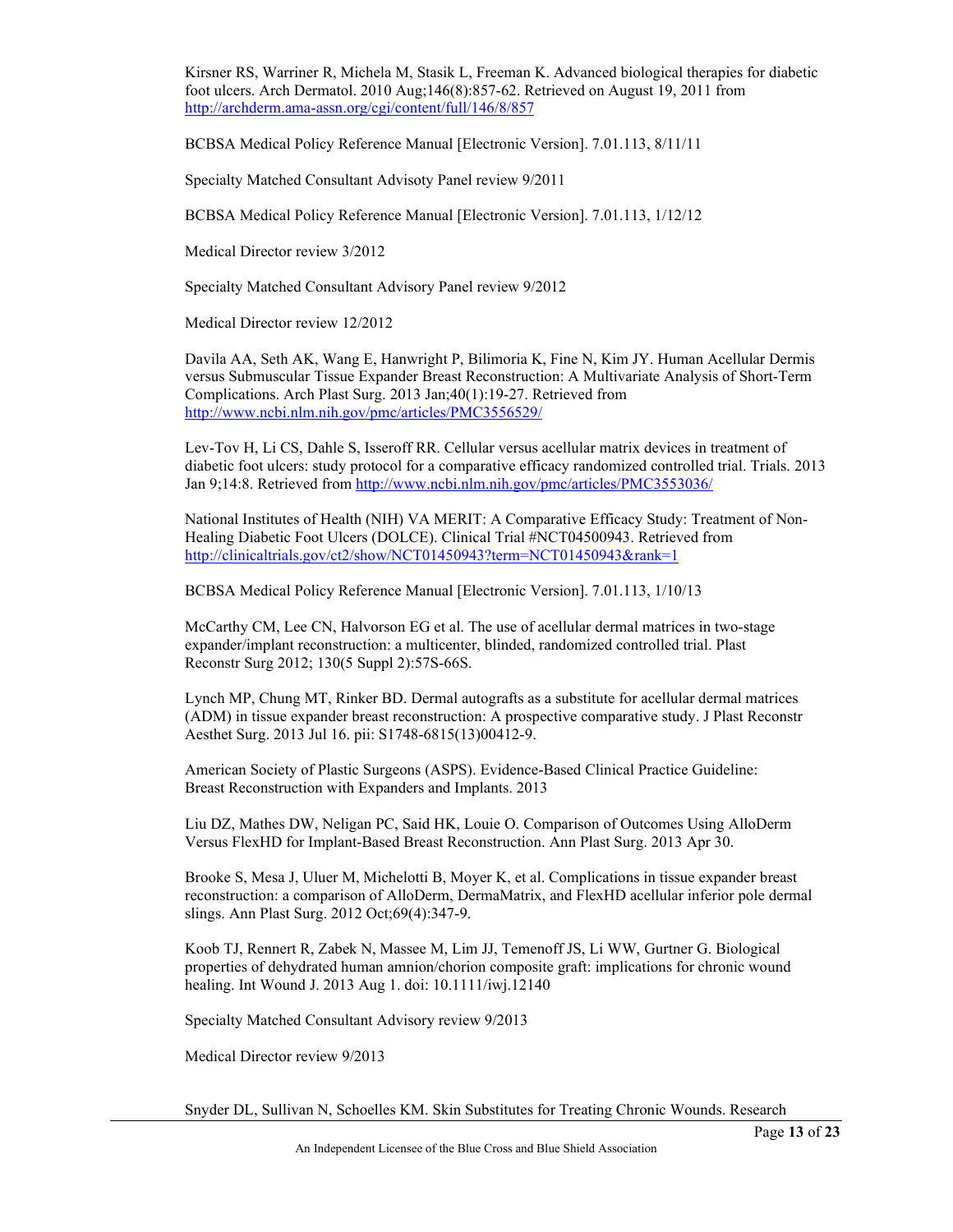conducted by the ECRI Institute Evidence-based Practice Center (EPC) under contract to the Agency for Healthcare Research and Quality (AHRQ), Rockville, MD (Contract Number: HHSA 290-2007-10063). 2012. [http://www.ahrq.gov/research/findings/ta/skinsubs/HCPR0610\\_skinsubst](http://www.ahrq.gov/research/findings/ta/skinsubs/HCPR0610_skinsubst-final.pdf)[final.pdf](http://www.ahrq.gov/research/findings/ta/skinsubs/HCPR0610_skinsubst-final.pdf)

Zelen CM, Serena TE, Denoziere G et al. A prospective randomised comparative parallel study of amniotic membrane wound graft in the management of diabetic foot ulcers. Int Wound J 2013. <http://onlinelibrary.wiley.com/doi/10.1111/iwj.12097/full>

Lagus H, Sarlomo-Rikala M, Bohling T et al. Prospective study on burns treated with Integra, a cellulose sponge and split thickness skin graft: Comparative clinical and histological study-Randomized controlled trial. Burns. [http://www.burnsjournal.com/article/S0305-4179\(13\)00144-](http://www.burnsjournal.com/article/S0305-4179(13)00144-7/fulltext) [7/fulltext](http://www.burnsjournal.com/article/S0305-4179(13)00144-7/fulltext)

Lipsky BA, Berendt AR, Cornia PB et al. 2012 Infectious Diseases Society of America clinical practice guideline for the diagnosis and treatment of diabetic foot infections. Clin Infect Dis. 2012 Jun;54(12):e132-173. 2012.

BCBSA Medical Policy Reference Manual [Electronic Version]. 7.01.113, 1/9/14

Medical Director review 3/2014

Specialty Matched Consultant Advisory review 9/2014

Medical Director review 9/2014

BCBSA Medical Policy Reference Manual [Electronic Version]. 7.01.113, 1/15/15

Medical Director Review 2/2015

BCBSA Medical Policy Reference Manual [Electronic Version]. 7.01.113, 4/23/15

Specialty Matched Consultant Advisory review 9/2015

Medical Director review 9/2015

National Institute for Health and Care Excellence (NICE). NICE Clinical Guideline NG19. Diabetic Foot Problems: Prevention and Management. 2015; [https://www.nice.org.uk/guidance/ng19/evidence.](https://www.nice.org.uk/guidance/ng19/evidence)

BCBSA Medical Policy Reference Manual [Electronic Version]. 7.01.113, 6/16/2016

Medical Director review 9/2016

BCBSA Medical Policy Reference Manual [Electronic Version]. 7.01.113, 1/12/2017

BCBSA Medical Policy Reference Manual [Electronic Version]. 7.01.113, 6/8/2017

BCBSA Medical Policy Reference Manual [Electronic Version]. 7.01.113, 2/8/2018

Brooks DN, Weber RV, Chao JD, et al. Processed nerve allografts for peripheral nerve reconstruction: a multicenter study of utilization and outcomes in sensory, mixed, and motor nerve reconstructions. Microsurgery. 2012 Jan;32(1):1-14.

Cho MS, Rinker BD, Weber RV, et al. Functional outcome following nerve repair in the upper extremity using processed nerve allograft. J Hand Surg Am. 2012 Nov;37(11):2340-9.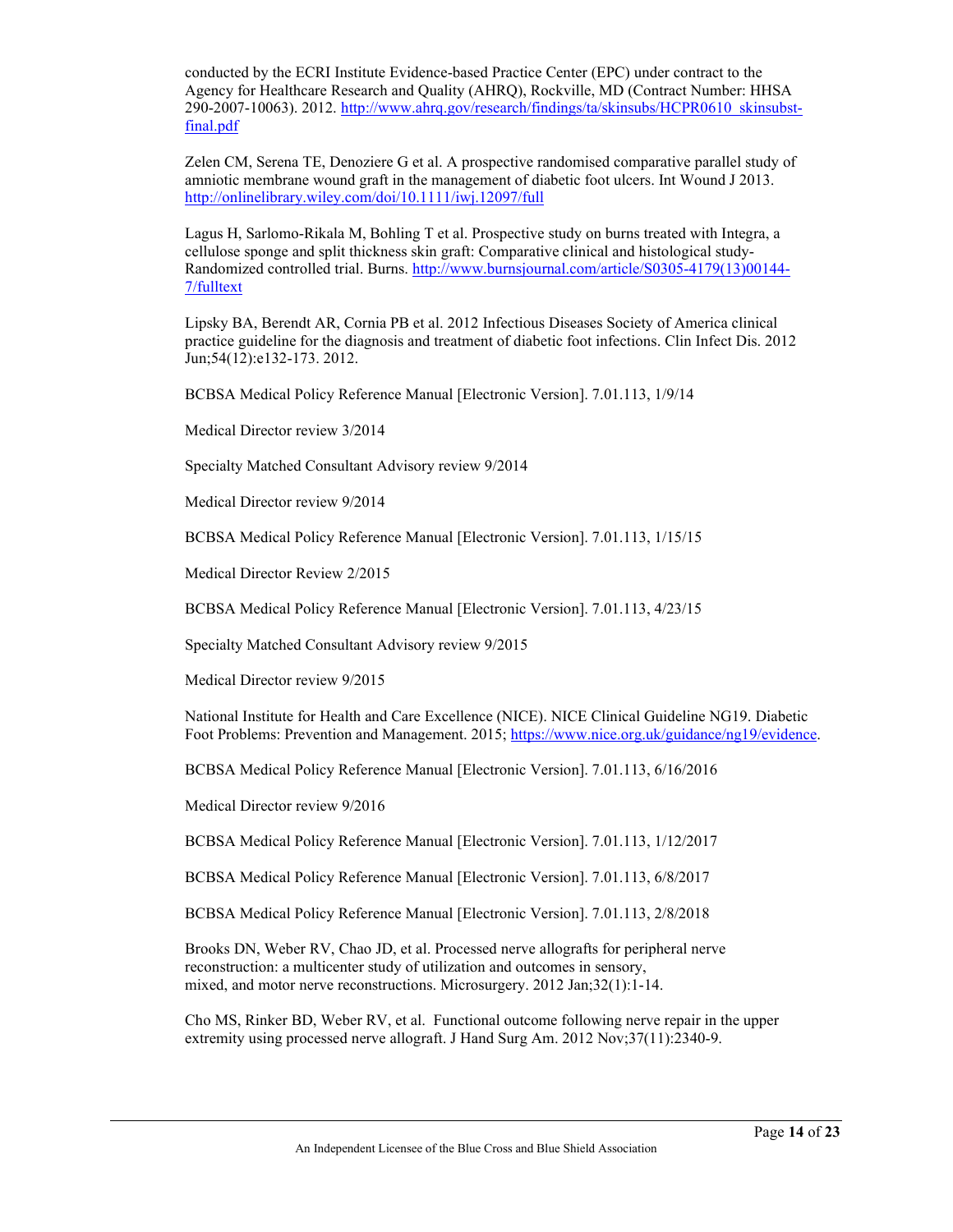Boeckstyns ME, Sørensen AI, Viñeta JF, et al. Collagen conduit versus microsurgical neurorrhaphy: 2-year follow-up of a prospective, blinded clinical and electrophysiological multicenter randomized, controlled trial. J Hand Surg Am. 2013 Dec;38(12):2405-11.

BCBSA Medical Policy Reference Manual [Electronic Version]. 7.01.113, 1/17/2019

Specialty Matched Consultant Advisory Panel 8/2020

BCBSA Medical Policy Reference Manual [Electronic Version]. 7.01.149, 2/13/2020

BCBSA Medical Policy Reference Manual [Electronic Version]. 7.01.113, 1/16/2020

Medical Director review 12/2020

Raghavan A, Wright JM, Huang Wright C, Sajatovic M, Miller J. Effect of Dural Substitute and Technique on Cranioplasty Operative Metrics: A Systematic Literature Review. World Neurosurg. 2018 Nov;119:282-289.

Azzam D, Romiyo P, Nguyen T, Sheppard JP, Alkhalid Y, Lagman C, Prashant GN, Yang I. Dural Repair in Cranial Surgery Is Associated with Moderate Rates of Complications with Both Autologous and Nonautologous Dural Substitutes. World Neurosurg. 2018 May;113:244-248.

Eloy JA, Marchiano E, Vázquez A, Pfisterer MJ, Mady LJ, Baredes S, Liu JK. Management of Skull Base Defects After Surgical Resection of Sinonasal and Ventral Skull Base Malignancies. Otolaryngol Clin North Am. 2017 Apr;50(2):397-417.

Hachem RA, Elkhatib A, Beer-Furlan A, Prevedello D, Carrau R. Reconstructive techniques in skull base surgery after resection of malignant lesions: a wide array of choices. Curr Opin Otolaryngol Head Neck Surg. 2016 Apr;24(2):91-7.

Yu F, Wu F, Zhou R, Guo L, Zhang J, Tao D. Current developments in dural repair: a focused review on new methods and materials. Front Biosci (Landmark Ed). 2013 Jun 1;18:1335-43.

Gagliardi F, Boari N, Mortini P. Reconstruction techniques in skull base surgery. J Craniofac Surg. 2011 May;22(3):1015-20.

Medical Director review 2/2020

BCBSA Medical Policy Reference Manual [Electronic Version]. 7.01.113, 2/2021

Specialty Matched Consultant Advisory Panel review 8/2021

Medical Director review 8/2021

#### **Policy Implementation/Update Information**

| 1/94  | Original Policy Issued.                                                        |
|-------|--------------------------------------------------------------------------------|
| 3/95  | Reviewed: Remains investigational                                              |
| 9/95  | Reaffirmed: Remains investigational                                            |
| 10/96 | Reaffirmed                                                                     |
| 3/99  | Reaffirmed                                                                     |
| 8/99  | Reformatted, Description of procedure changed, Medical Term Definitions added. |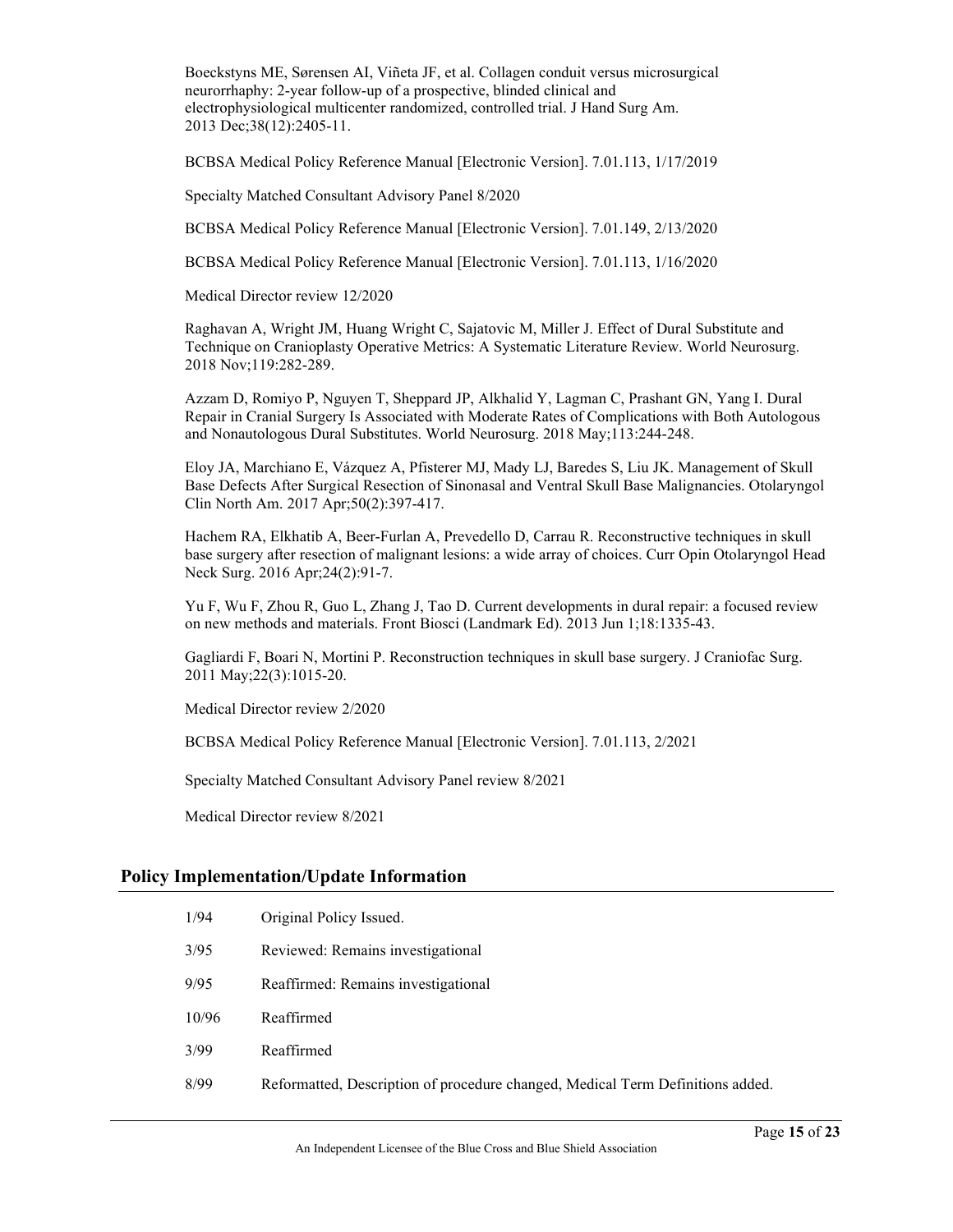- 10/00 Specialty Matched Consultant Advisory Panel review. No change recommended in criteria. System coding changes. Medical Policy Advisory Group. No change in criteria. Approve.
- 10/02 Name changed from Keratinocyte Allografts to Bioengineered Skin for the Treatment of Skin Ulcers. Description section expanded. Changed from investigational to covered for certain indications. Specialty Matched Consultant Advisory Panel review.
- 4/03 Date of Last Review changed to 10/2002 when review was done by the Specialty Matched Consultant Advisory Panel and policy was updated. Date of Next Review changed to 2 years later - 10/2004.
- 9/03 Added Dermagraft as a covered product with specific criteria. Sources added. Added codes J7342 and J7350. Removed code 15350.
- 12/03 Billing/Coding section updated for consistency.
- 9/9/04 Policy name changed from Bioengineered Skin for the Treatment of Skin Ulcers to Bioengineered Skin. Specialty Matched Consultant Advisory Panel review 7/14/2004. Added information in Description of Procedure or Service section to include burns. Added statement in Policy section indicating "BCBSNC will provide coverage for bioengineered skin for the treatment of burns when it is determined to be medically necessary because the medical criteria and guidelines shown below have been met." In section regarding When Bioengineered Skin is Covered, added "C. Bioengineered skin may be considered medically necessary in the treatment of burns when all of the following criteria are met. 1.When the product has full FDA approval. and 2.When the product is used within the scope of the FDA indications." Removed reference to Biobrane in that it is a biosynthetic wound dressing for burns and does not apply to this policy. Added HCPCS code Q0183. References added. Notification given 9/9/2004. Effective date 11/11/2004.
- 1/6/05 First quarter 2005 HCPCS codes J7343, J7344 added to Billing/Coding section of policy.
- 1/5/06 Added new 2006 CPT codes 15150, 15151, 15152, 15155, 15156, 15157, 15170, 15171, 15175, 15176, 15300, 15301, 15320, 15321, 15330, 15331, 15335, 15336, 15340 15341, 15360, 15361, 15365, 15366,15420, 15421, 15430, 15431, and HCPCS code J7341 to "Billing/Coding" section. Deleted CPT codes 15342 and 15343.
- 7/24/06 Specialty Matched Consultant Advisory Panel review 6/20/2006. Updated "Description of Procedure or Service" section to include information regarding specific products. Added "rare skin conditions" to the "Policy" statement. The following changes were made to the "When Bioengineered Skin is Covered" section. Removed the statement "The ulcers are not infected". Changed the wording regarding "standard wound care" to "clinically appropriate therapy". Under B. changed statement from indicating 4 applications to "Applications will be limited to no more than 6 pieces per wound when the above criteria are met." Added additional indication under C. "rare skin conditions such as recessive dystrophic epidermolysis bullosa". Added the following product names under "When Bioengineered Skin is Not Covered"; "EZ Derm®, Mediskin®, Alloderm®, Oasis®, Surgis®, Acticoat®, and GraftJacket. Removed deleted HCPCS code Q0183. References added.
- 1/17/07 Added the following new 2007 HCPCS codes, J7345 and J7346 to "Billing/Coding" section. Deleted HCPCS code, J7350.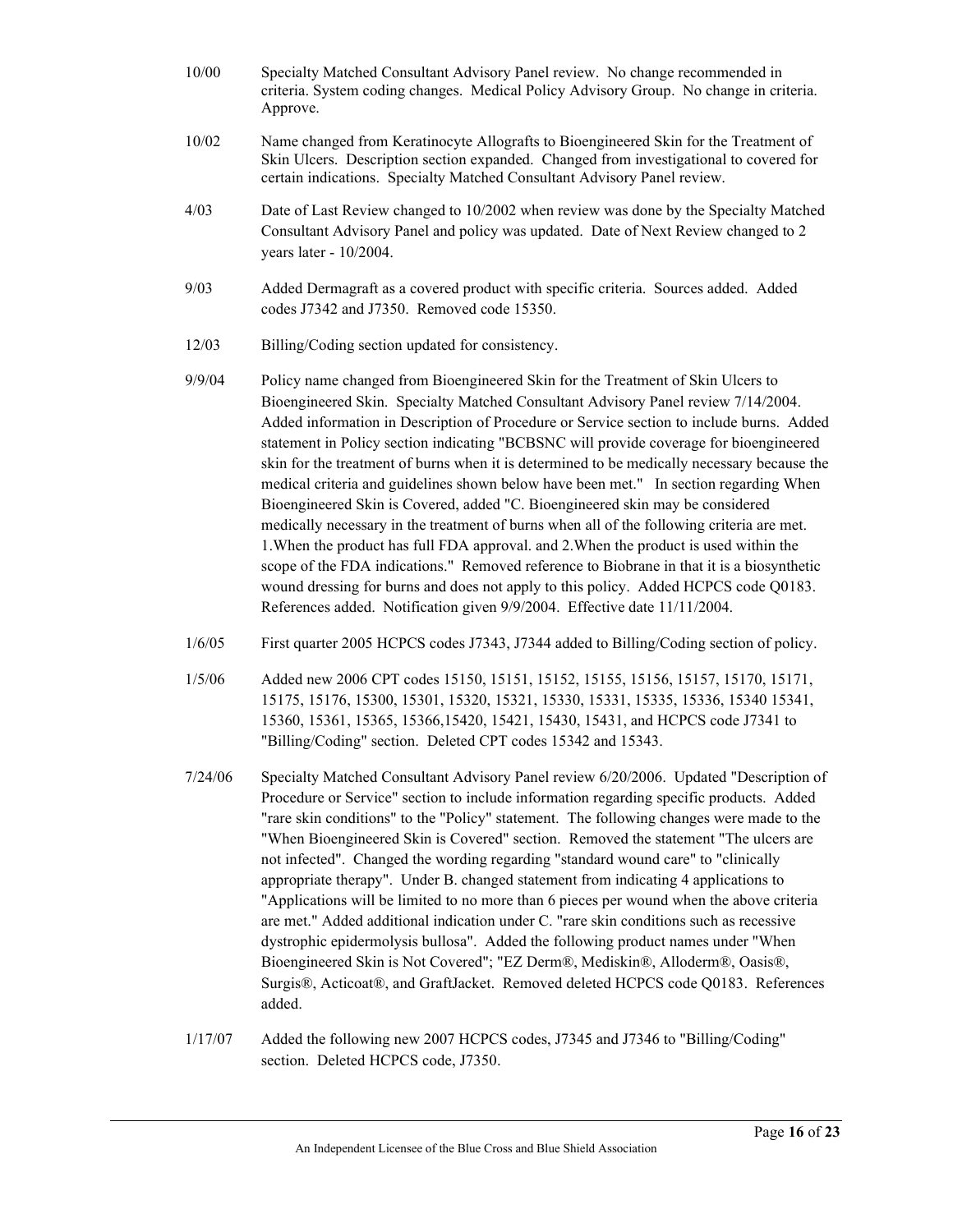- 4/23/07 Added CPT codes 15400 and 15401 to "Billing/Coding" section.
- 01/14/08 Added information to the "Description" section regarding "Primatrix™ (formerly known as DressSkin) and TissueMend®". "Primatrix, DressSkin, and TissueMend" added to "Key Words". Added new 2008 HCPCS codes; "J7347, J7348, and J7349" to "Billing/Coding" section. Removed HCPCS code J7345.
- 7/28/08 Specialty Matched Consultant Advisory Panel review 6/23/08. Added "Celaderm® is an allograft that contains active keratinocytes made from epithelial cells of the foreskin. Although metabolically active they are not capable of proliferating. The product has not received FDA approval at this time." to the "Description section. Added to "Alloderm" under the "When Not Covered" section "is considered investigational for all indications including but not limited to breast reconstruction and recurrent hernia repair." and added "Celladerm®" to the list. Updated the rationale in the "Policy Guidelines" section. References added.
- 1/5/09 Added new HCPCS codes: Q4100, Q4101. Q4102, Q4103, Q4104, Q4105, Q4106, Q4107, Q4108, Q4109, Q4110, Q4111, Q4112, Q4113, and Q4114 to the "Billing/Coding" section. Removed deleted HCPCS codes: J7340, J7341, J7342, J7343, J7344, J7346, J7347, J7348, and J734.
- 2/2/09 Reviewed with Senior Medical Director 1/20/09. The investigational status of Alloderm for the use in breast reconstruction has changed and now may be medically necessary when specific criteria is met. "Policy" statement updated. Added the following statement to the "Description" section; "Alloderm has been researched as a support mechanism for breast reconstruction, difficult hernia repairs and after parotidectomy to avoid Frey's syndrome." Added the following indications to the "When Covered" section: "C. Alloderm (an acellular allograft) may be considered medically necessary for use in breast reconstruction surgery." Reference to breast reconstruction with Allograft was removed in the "When Not Covered" section and reworded to indicate; "E. Alloderm® is considered investigational for all indications except those addressed in the "When Covered" section including but not limited to parotidectomy and recurrent hernia repair or other major abdominal cavity reconstruction." Revised "Policy Guidelines" section and added the following statement; "The use of Alloderm in breast reconstruction can be particularly useful in women who have insufficient tissue expander or implant coverage by the pectoralis major muscle and additional coverage is require, or when there is viable but compromised or thin postmastectomy skin flaps that are at risk of dehiscence or necrosis or when the inframammary fold and lateral mammary folds have been undermined during mastectomy and re-establishment of these landmarks are needed.". References added.
- 8/3/09 Added new HCPCS codes Q4115 and Q4116 to "Billing/Coding" section. (btw)
- 10/26/09 Added the following statement to the "Description" section; "\*\*Note: This Medical Policy is complex and technical. For questions concerning the technical language and/or specific clinical indications for its use, please consult your physician. Changed the wording in the "When Covered" section under B. Dermagraft from "Applications will be limited to no more than 6 pieces per wound when the above criteria are met." to "Applications will be limited to no more than 8 weekly applications per wound when the above criteria are met." Reviewed with Senior Medical Director 9/16/09. References added. (btw)

6/22/10 Policy Number(s) removed. (amw)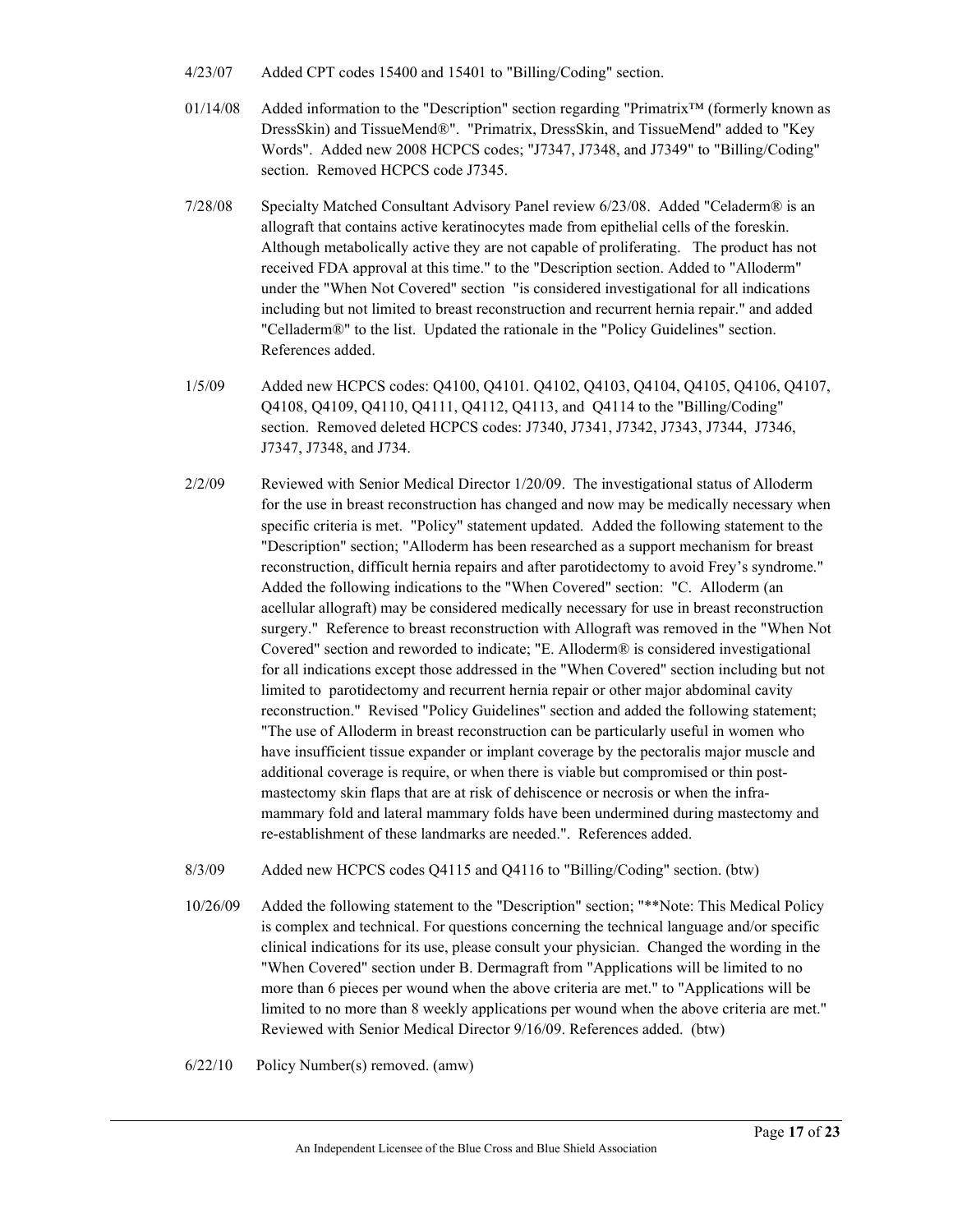- $10/26/10$  Added new product information to "Description" section for Cymetra®, C-Qur<sup>TM</sup>, Avaulta Plus™, Collamend, Cuffpatch™, DermaMatrix Acellular Dermis, E-Z Derm™, Integra™ Matrix Wound Dressing, Mediskin®, Oasis™, OrthADAPT™, Pelvicol®, Pelvisoft®, PriMatrix, Strattice™, Surgimend®, Surgisis®, Unite™. These products have been added to the "What is not Covered" section. Updated references. Specialty Matched Consultant Advisory Panel review 9/2010. Added HCPCS codes C9358, C9360, C9363 and C9364 to Billing/Coding section. (mco)
- 1/4/11 Added new product information for Matristem®, Hyalomatrix®, Endoform Dermal Template™, and Theraskin®. Added the following codes to reflect the 2011 HCPCS coding updates: C9367, G0440, G0411, Q4117, Q4118, Q4119, Q4120, and Q4121. Deleted code Q4109(mco)
- 1/18/11 Senior Medical Director review 1/2011. Changed title of policy from "Bioengineered Skin" to "Bioengineered Skin and Tissue." Added new product information to "Description" section for CorMatrix® pericardial patch and Veritas® Collagen Matrix. The products were also added to the "When not Covered" section. References updated. Reformatted the "When not Covered" section. (mco)
- 5/24/11 Medical Director review 5/2011. Under "When Covered" section A-1, replaced the word "venous" with "vascular" and in section A-1-d, added "including restoration by vascular bypass grafting, stenting or other means." In section 2, deleted the words "diabetic" from the criteria for neuropathic foot ulcers. (mco)
- 7/01/11 Added new code to "Billing/Coding" section: C9365. Added new product to "Not Covered" section: Oasis Ultra Tri-Layer Matrix. (mco)
- 11/8/11 Specialty Matched Consultant Advisory Panel review 9/2011. Updated "Description" section. "When Covered" section re-formatted. Added new products to the "When not Covered" section and alphabetized product list. FDA indications provided for all products listed in policy. Added C9354 to "Billing/Coding" section. References updated. (mco)
- 12/30/11 Deleted the following codes from "Billing/Coding" section: 15170, 15171, 15175, 15176, 15330, 15331, 15335, 15336, , 15340, 15341, 15360, 15361, 15365, 15366, 15400, 15401, 15420, 15421, 15430, 15431, C9365, G0440, G0441. Added the following codes to "Billing/Coding" section: 15271, 15272, 15273, 15274, 15275, 15276, 15277, 15278, 15777, C9366, Q4122, Q4123, Q4124, Q4125, Q4126, Q4127, Q4128, Q4129, Q4130. New codes will be effective 1/1/2012. Added new product "Epifix®" to "When not Covered" section. (mco)
- 3/20/12 New policy criteria as follows: "BCBSNC will provide coverage for Apligraf® bioengineered skin, **Oasis® Wound Matrix** and Dermagraft® for the treatment of skin ulcers when it is determined to be medically necessary because the medical criteria and guidelines shown below have been met." "When Covered" section revised to state, "A.The applications of Apligraf® and Dermagraft**® Oasis Wound Matrix®** are covered for the treatment of vascular ulcers when all of the following criteria are met: 1.When used in conjunction with standard therapy, 2. The ulcers have not healed by at least 50% after clinically appropriate therapy, 3.The ulcers intended for treatment are partial or full thickness venous stasis ulcers, and 4.The patient has adequate arterial blood supply to the involved limb, including restoration by vascular bypass grafting, stenting or other means." "When not Covered" section updated to include the following statements: "B.Oasis® Wound Matrix is contraindicated in the following situations: 1.The patient has a known allergy to porcine collagen 2.For any indications other than those listed above in the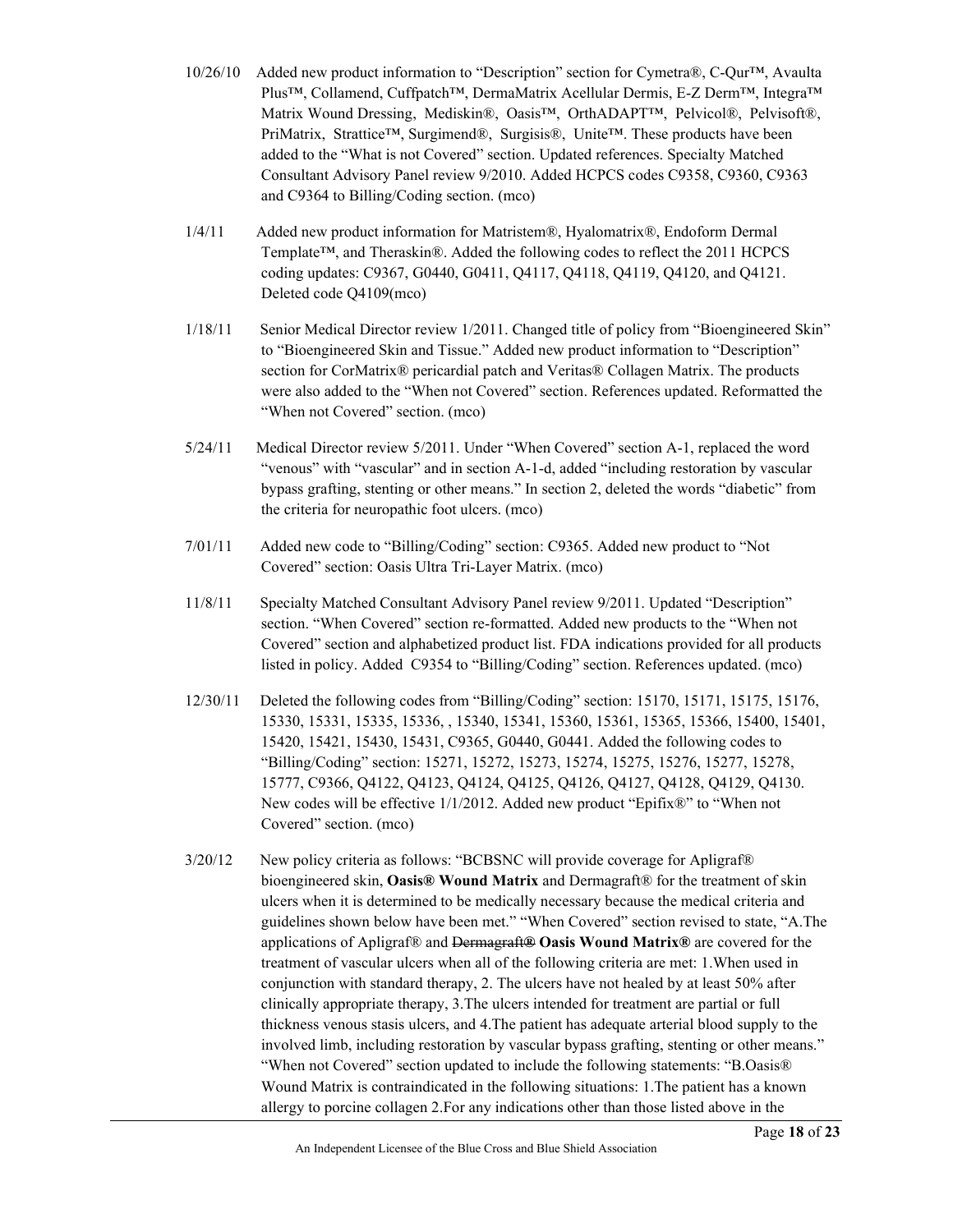"When Covered" section of the policy." Added the following statement to the "When not Covered" section: "With the exception of products used within the scope of FDA indications for treatment of burns and rare skin conditions such as recessive dystrophic epidermolysis bullosa, FDA approval for a specific use does not define that product as noninvestigational." References updated. Medical Director review 3/2012. (mco)

- 6/29/12 C9368 and C9369 added to "Billing/Coding" section. Added new products to "When not Covered" section: Grafix® CORE and Grafix® PRIME. (mco)
- $7/10/12$  Revised the FDA information for product EZ Derm<sup>™</sup> to state: "FDA 510(k) approved xenograft for the treatment of partial-thickness burns and venous, diabetic, and pressure ulcers."(mco)
- 10/16/12 Specialty Matched Consultant Advisory Panel review 9/2012. Added new products to the "When not Covered" section: AmnioFix®, Axogen/AxioGuard, DermaCell™, DuraGen®, Neox™1K/Neox™100, NuCell™/NuShield™, Restore Orthobiologic Soft Tissue Implant, SpinalMend™, TissueMend, Unite®Biomatrix, XCM Biologic, DermaSpan™ and DuraGen® Dural Graft and DuraGen® Plus. (mco)
- 1/1/13 Description section updated to remove non-covered product information. Non-covered product information is now specifically addressed in the "When not Covered" section. "When not Covered" section updated to include new products: hMatrix®, C-QUR Edge™, C-QUR V-Patch™ and C-QUR Lite™ V-Patch. Also added the following statement to the "When not Covered" section: "**With the exception of products used within the scope of FDA indications for treatment of burns and rare skin conditions such as recessive dystrophic epidermolysis bullosa, FDA approval for a specific use does not define that product as non-investigational."** Deleted C9366, C9368, C9369 and added Q4131, Q4132, Q4133, Q4134, Q4135, Q4136 to Billing/Coding section. Medical Director review 12/2012. (mco)
- 2/26/13 References updated. Added the following statement to the Description section and to the "When not Covered" section: "Dermagraft had been FDA approved by a Humanitarian Device Exemption (HDE) for the treatment of dystrophic epidermolysis bullosa. The manufacturer has since withdrawn Dermagraft from HDE status." (mco)
- 10/15/13 Specialty Matched Consultant Advisory Panel review 9/2013. Medical Director review 9/2013. References updated. New products added to the "When not Covered" section. (mco)
- 12/31/13 C5271, C5272, C5273, C5274, C5275, C5276, C5277, C5278, Q4137, Q4138, Q4139, Q4140, Q4141, Q4142, Q4143, Q4145, Q4146, Q4147, Q4148, Q4149 added to Billing/Coding section. New products added to the "When not Covered" section. (mco)
- 4/1/14 Description section updated. Added the following statement to the "When Covered" section: "D. Breast reconstructive surgery using allogeneic acellular dermal matrix products (i.e., AlloDerm®, AlloMax™, DermaMatrix™, FlexHD®, GraftJacket®) may be considered medically necessary." "When Covered" section re-formatted. Updated "When not Covered" section to include new products and to remove products that are now considered medically necessary for use in breast reconstruction surgery. Deleted code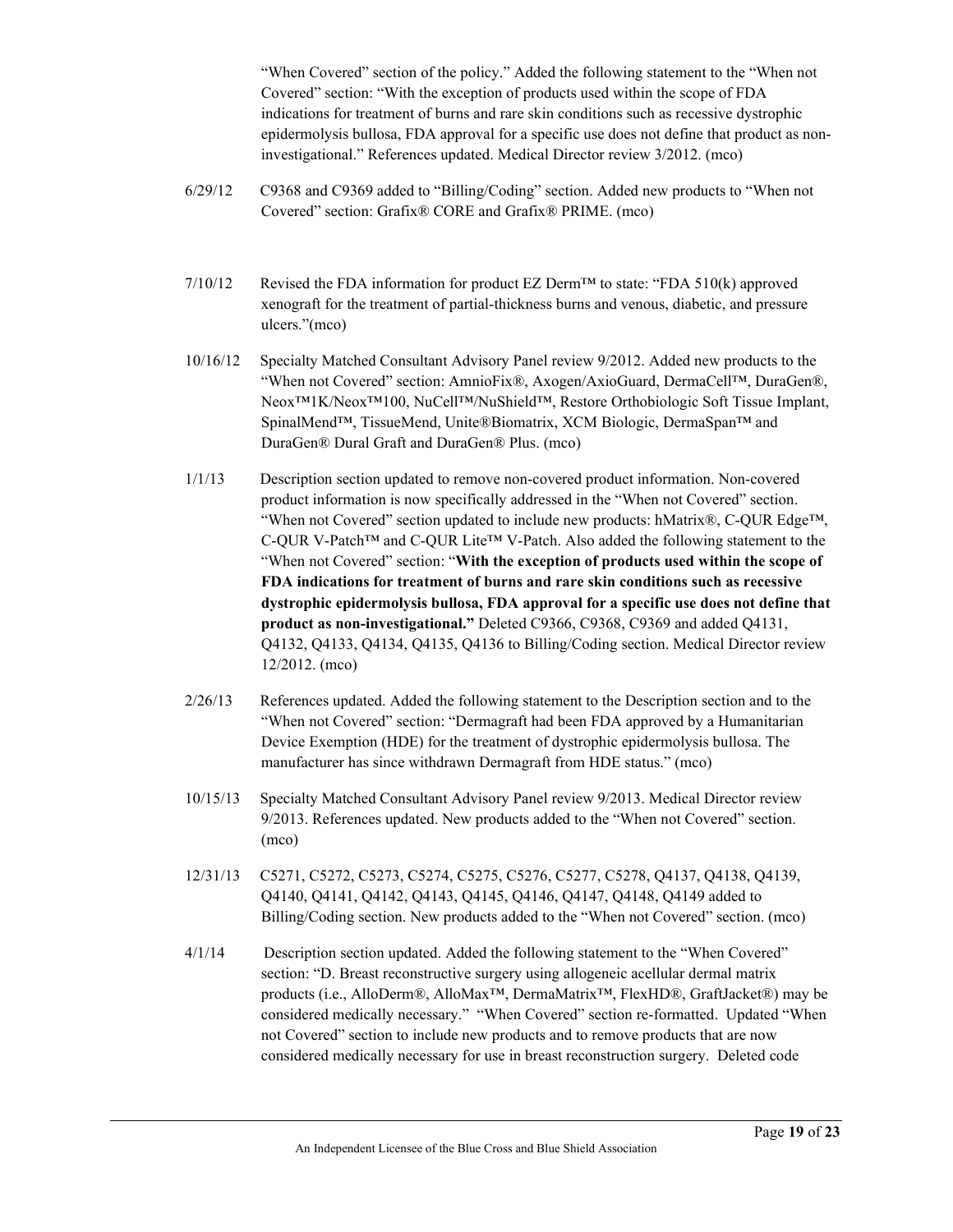C9367 from Billing/Coding section. Policy Guidelines updated. References updated. Medical Director review 3/2014. (mco)

- 10/28/14 Specialty Matched Consultant Advisory Panel review 9/2014. Medical Director review 9/2014. (mco) (td)
- 12/30/14 Added Codes Q4150, Q4151, Q4152, Q4153, Q4154, Q4155, Q4156, Q4157, Q4158, Q4159, Q4160 and C9349 to the Billing/Coding section effective 1/1/15. (td)
- $2/24/15$  References updated. Policy Statement updated to include Epifix<sup>®</sup> coverage if meets medical necessity criteria. When Covered section updated to include Epifix considered medically necessary for the treatment of chronic, non-infected full-thickness diabetic or neuropathic lower extremity ulcers. When Not Covered section updated to include additional products and to remove Epifix. Medical Director review 2/2015. (td)
- 3/10/15 When Covered section revised to cover 5 applications for Epifix. Policy Statement unchanged. (td)
- 7/1/15 When Not Covered section revised to add the trade name PuraPly. The trade name for the product has been changed from "Fortaderm" to "PuraPly" effective July 1, 2015. References updated. Billing/Coding section updated to include code C9356. (td)
- 10/30/15 Specialty Matched Consultant Advisory Panel review 9/30/2015. Medical Director review 9/2015. (td)
- 12/30/15 Billing/Coding section updated to include codes: Q4161, Q4162, Q4163, Q4164, Q4165; effective 1/1/16. When Covered section updated to include additional products. (td)
- 7/26/16 Description section extensively revised. Specific products removed from the Policy statement which is revised to read: **BCBSNC will provide coverage for bioengineered skin and soft tissue substitutes when it is determined to be medically necessary because the medical criteria and guidelines shown below have been met.** "When Covered" section reformatted and new products added. Policy Guidelines section extensively revised. Deleted the following products from the "investigational" list: AmnioBand, Biovance, Grafix CORE, Grafix PRIME and Neox 1K. Rationale added for individual indications. (an)
- 8/30/16 Corrected typo in Description section. No other change to policy. (an)
- 10/25/16 Specialty Matched Consultant Advisory Panel review 9/28/2016. Policy accepted as written. (an)
- 12/30/16 Amnioband®/Guardian added back to the list of Investigational products. Added codes *Q4166, Q4167, Q4168, Q4169, Q4170, Q4171, Q4172, Q4173, Q4174, Q4175* to the Billing/Coding section. (an)
- 2/24/17 Minor change to Description section. AlloMend added to list of products covered for breast reconstructive surgery. AlloPatch added to list of products covered for chronic, noninfected, full-thickness diabetic lower-extremity ulcers. List of investigation/ noncovered products was extensively revised. All amniotic membrane and amniotic fluid injection deleted from this list—refer to policy titled: **Amniotic Membrane and Amniotic Fluid Injections**. Policy Guidelines section updated. Billing/Coding section updated. (an)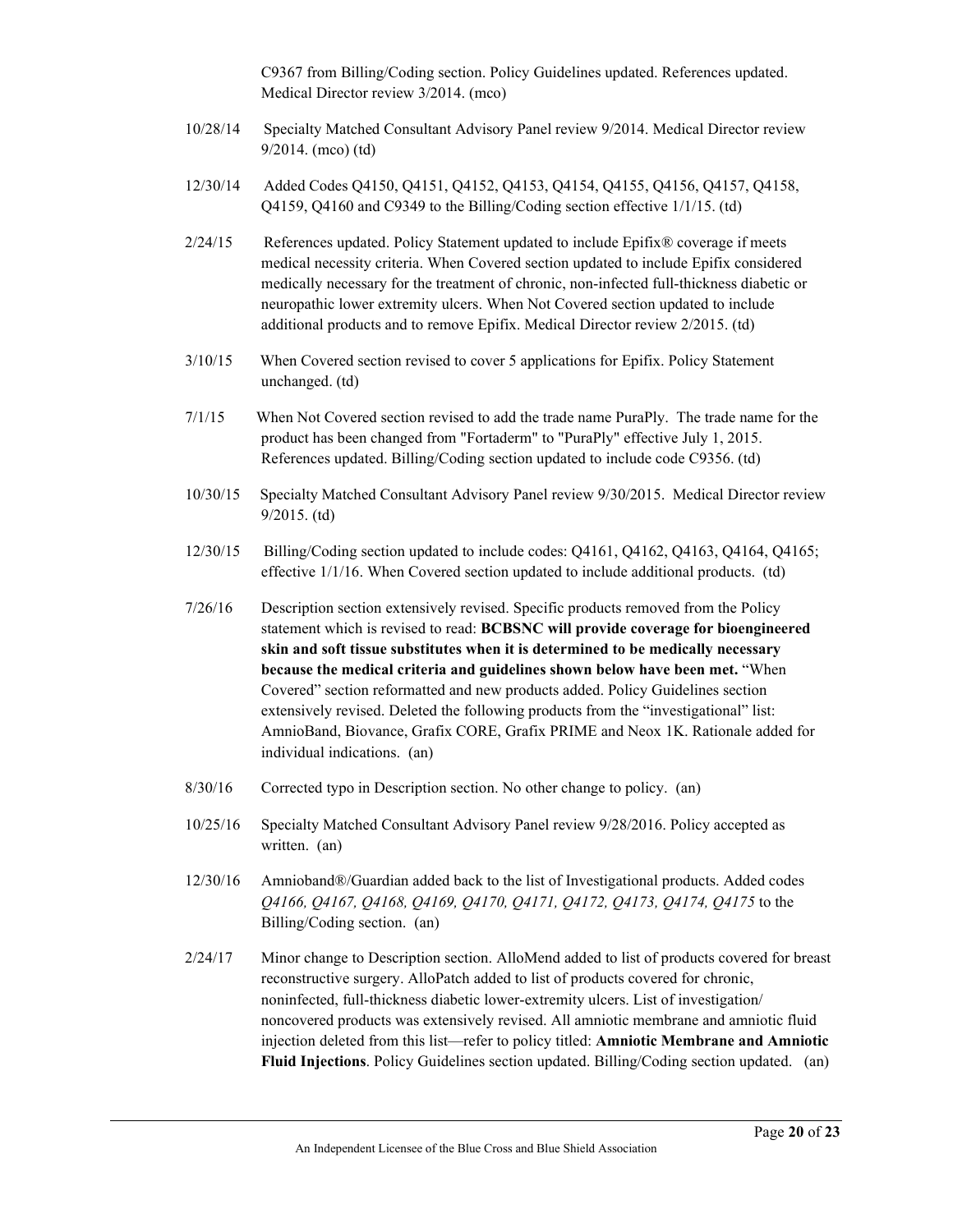- 4/28/17 Note regarding application limit for Epifix was removed from this policy and moved to policy titled "Amniotic Membrane and Amniotic Fluid Injections." (an)
- $5/26/17$  DermACELL <sup>TM</sup> added back to the list of Investigational products. (an)
- 6/30/17 In the When Covered section, the bullet points under breast reconstructive surgery were deleted. The following statement was added to the Policy Guidelines section for Breast Reconstruction: Clinical input indicated that the various acellular dermal matrix (ADM) products used in breast reconstruction have similar efficacy. The products listed are those that have been identified for use in breast reconstruction. Additional ADM products may become available for this indication. Cellerate RX® (CRXa<sup>™)</sup> removed from the list of investigational products. (an)
- 7/28/17 DermACELL ™ removed from the list of Investigational products. Allogeneic acellular dermal matrix products, including Dermacell, may be considered medically necessary for breast reconstructive surgery. (an)
- 9/15/17 NeoForm Dermis and Avance Nerve Graft added to list of investigational products. Integra Omnigraft deleted from investigational product list and added to bullet point under "Treatment of chronic, noninfected, full-thickness diabetic lower extremity ulcers". Specialty Matched Consultant Advisory Panel review 8/30/2017. (an)
- 12/15/17 New codes added to Billing/Coding section, effective 1/1/2018: Q4176, Q4179, Q4180, Q4182. (an)
- 3/29/18 FlexHD® Pliable™ and Cortiva® added to list of covered products. Integra Flowable Wound Matrix moved from the Investigational products list to the "When Covered" section. The following statement from the "Not Covered" section was also added to the "When Covered" section: *With the exception of products used within the scope of FDA indications for treatment of burns and rare skin conditions such as recessive dystrophic epidermolysis bullosa, FDA approval for a specific use does not define that product as non-investigational.* Reference added. (an)
- 9/7/18 Specialty Matched Consultant Advisory Panel review 8/22/2018. No change to policy statement. (an)
- 2/12/19 Added information regarding peripheral nerve grafting to Description Section. Added NeuraGen**™** Nerve Guide and NeuraWrap™ Nerve Protector to list of investigational products. Rationale added to Policy Guidelines section. Codes added to Billing/Coding section: 64910, 64912, 64913, C9352, C9353, C9355, C9361. Medical Director review 1/2019. **Notification given 2/12/2019 for effective date 4/16/2019.** (an)
- 4/16/19 Reference added. Deleted information regarding NuCel/NuShield/NuShield Orthopaedics Spine. This is an amniotic membrane product. (an)
- 9/10/19 Specialty Matched Consultant Advisory Panel 8/20/19. (eel)
- 10/1/19 Coding section updated with new codes effective 10/1/19. Added codes Q4222 and Q4226. (eel)
- 6/30/20 Coding section updated with new code effective 7/1/20. Added code C1849. (eel)
- 9/8/20 Policy name changed from **Bioengineered Skin and Tissue** to **Skin and Soft Tissue Substitutes**. Description, Policy guidelines, Coding and References sections updated.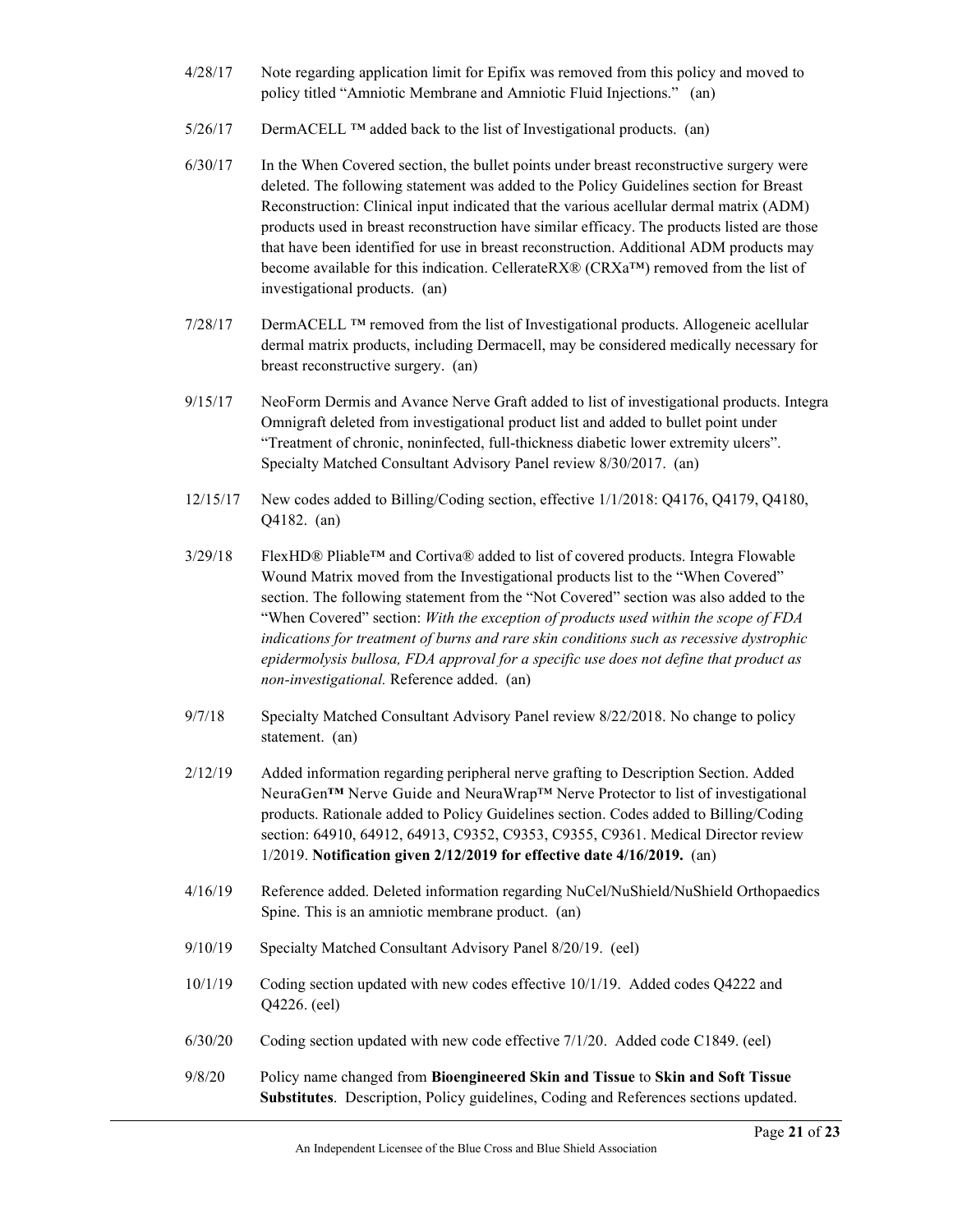"When not covered" section reworded for clarity with "Skin and soft tissue substitutes are not covered when application site is infected or member has an allergy to the product." added. Added amniotic membrane products into policy for wound and burn applications. Clarified this policy does not apply to amniotic ophthalmic indications. "When covered" section completely reworded for clarity. Updated list of products considered always investigational. (eel)

- 10/1/20 Coding section updated with new codes effective 10/1/20. Added codes Q4249, Q4250, Q4254 and Q4255. (eel)
- 12/31/20 When not covered section revised for clarification. Added "The Plan may compare the cost -effectiveness of alternatives when determining which products will be covered" to When not covered section. Medical Director review. (bb)
- 3/9/21 Description updated for clarification. Coverage criteria added for Dural reconstruction/repair to When covered section. DuraGen® and Durepair Regeneration Matrix® removed from When not covered section. References added. Medical Director review. (bb)
- 6/1/21 When covered section "Dural Reconstruction/Repair" updated for clarity and added **spinal** to criteria. Medical Director review. (bb)
- 8/10/21 Added information to When Skin and Soft Tissue Substitutes are covered.Criteria to include clarification of 2nd and 3rd degree burn products. Also added PuraPly® and StrataGraft® to products that are covered. (jm)
- 9/7/21 Removed Stratagraft from the When Not Covered section "for all indications". References updated. Specialty Matched Consultant Advisory Panel 8/2021. Medical Director review 8/2021. (jd)
- 12/30/21 The following codes were added to the Billing/Coding section: A2001, A2002, A2003, A2004, A2005, A2006, A2007, A2008, A2009, A2010, Q4199 effective 1/1/2022. (tt)
- 3/31/22 The following codes were added to the Billing/Coding section: A2011, A2012, A2013, A4100, Q4224, Q4225, Q4256, Q4257, Q4258 effective 4/1/2022. (tt)
- 5/3/22 Updated information to When Skin and Soft Tissue Substitutes are covered. Criteria to include clarification of 2nd degree burn products: "Kerecis\* (formerly known as MariGen™\*). (tt)
- 5/31/22 The following reimbursement policy was added to related policies section: Facility Billing Requirements. Added the following statement to Billing/Coding section: "Billing for skin substitute application procedures required to also include the appropriate high cost or lowcost skin substitute products." (tt)
- 6/14/22 The following codes were added to the Billing/Coding section: Q4259, Q4260, Q4261 effective 7/1/2022.

Medical policy is not an authorization, certification, explanation of benefits or a contract. Benefits and eligibility are determined before medical guidelines and payment guidelines are applied. Benefits are determined by the group contract and subscriber certificate that is in effect at the time services are rendered. This document is solely provided for informational purposes only and is based on research of current medical literature and review of common medical practices in the treatment